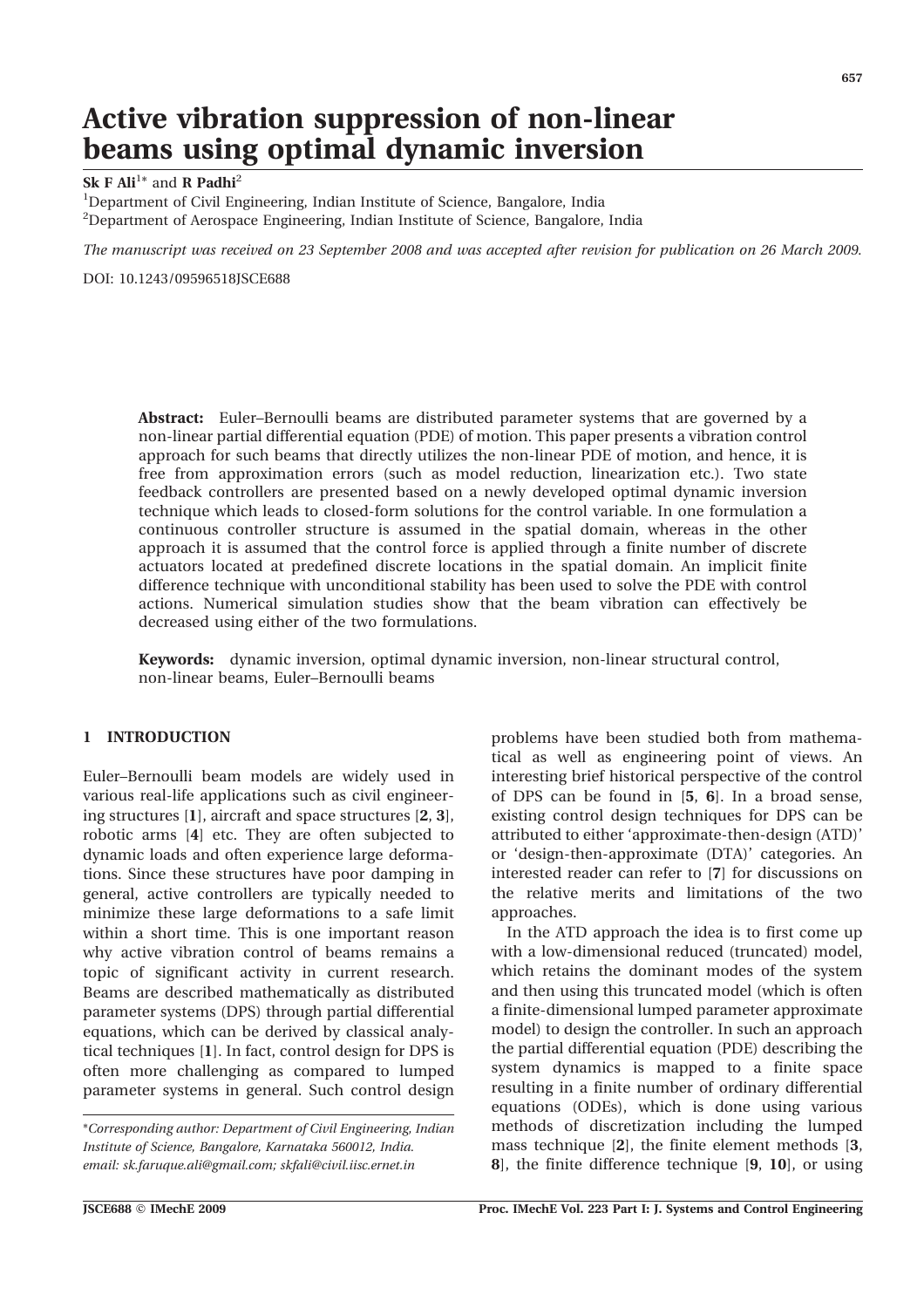Galerkin projection-based problem-oriented orthogonal basis functions (known as proper orthogonal decomposition) [11, 12]. This set of ODEs is then used to design the control action.

The ATD approach of control of beam vibration has been extensively studied in the literature. Vibration control on a lumped mass beam model has been studied by Kar *et al.* [2]. who reported a  $H_{\infty}$ -based control mechanism for a bridge tower and crane system using the first five modes of the vibration but they neglected higher frequency modes. A weighting filter which represents the upper bound of system uncertainties was used to avoid spillover instability due to the neglected modes. Yang [13], and Yang and Mote [14] have studied a frequency domain approach for discrete control formulation of an Euler–Bernoulli beam. The control of fully coupled non-linear integro-differential equation of a non-linear rotating Euler–Bernoulli beam was reported by Yang *et al.* [3]. The finite element method was used to obtain the finite-dimensional model for designing the control system [3]. Non-linear feedback control of a Euler– Bernoulli beam discretized over space using a Bspline was reported by Tadi [15].

However, reducing an infinite-dimensional distributed system to a finite-dimensional system has a well-known disadvantage in the control design, that is control spillover, where the controller excites unmodelled higher-order modes, causing unwanted structural vibrations. Furthermore, a stability result generated for a discretized ODE model under a proposed control cannot be generalized to the PDE model under the same control [16].

It has been shown using a Greens function-based approach to control an Euler–Bernoulli beam in the frequency domain, that the modelling of beams as a lumped mass and controlling force based on the model may lead to instability [17]; i.e. the neglected higher-order modes could possibly destabilize the mechanical system (which is known as spillover instability). Since the actual number of modes in an elastic system is infinite, selection of the number of modes (during the construction of the discretized ODE model) is not trivial in general. On the other hand, if a large number of modes are utilized to approximate a PDE-driven system (for better accuracy), the order of the corresponding discretized ODE model is of correspondingly higher dimension. Hence, the control design algorithm becomes numerically intensive and it is not possible to implement such an algorithm in real-time applications.

In the DTA approach, on the other hand, the usual procedure is to use infinite-dimensional operator theory to come up with the control design in the infinite-dimensional space [18]. For implementation purpose, this controller is then approximated to a finite-dimensional space by truncating an infinite series or reducing the size of the feedback gain matrix, etc. An important advantage of this approach is that it takes into account the full system dynamics in designing the controller, and hence, usually performs better [7]. However, to the best of the knowledge of the authors, these operator theorybased DTA approaches are mainly limited to linear distributed parameter systems [18]. The method is computationally intensive and applied to some limited class of problems such as spatially invariant systems [19].

Recently, the analysis and synthesis conditions of the distributed control of distributed linear-parameter-varying systems have been proposed [10] for systems discretized (central difference scheme) both in temporal and spatial independent variables. The distributed parameter system was expressed by a group of subsystems each having a state space realization. Thereafter, based on the group of subsystems, a sufficient synthesis condition for the design of a distributed output-feedback controller was presented using the *L*<sub>2</sub>-norm as the performance criterion. The example considered is a linear Euler– Bernoulli beam.

A proportional and derivative (PD) feedback control augmented with a distributed piezoelectric layer actuator control was proposed for rotating an Euler–Bernoulli beam in [20]. A linear velocity controller to allow feasible implementation and to avoid modal truncation was reported. Global stability of the system was investigated using a Lyapunov approach. Since, in this approach, the beam is discretized as a collection of links, virtually joined, the method is best suitable for linear DPS. Among other approaches the variable structure control (VSC) of a flexible robot arm has been tried using a system PDE with the controller parameter being obtained using a modal expansion of the system [4]. The problem with VSC is that the controller needs to estimate states and its first and second derivatives as well as shear force of the system, which is unrealistic for large systems. The computational aspects of displacement-based boundary control of slender beams using the Komorniks control algorithm was studied in [21]. The paper uses a very weak in space Faedo–Galerkin approximation and superposes suitable modes, therefore, the method limits itself to linear analysis of beams.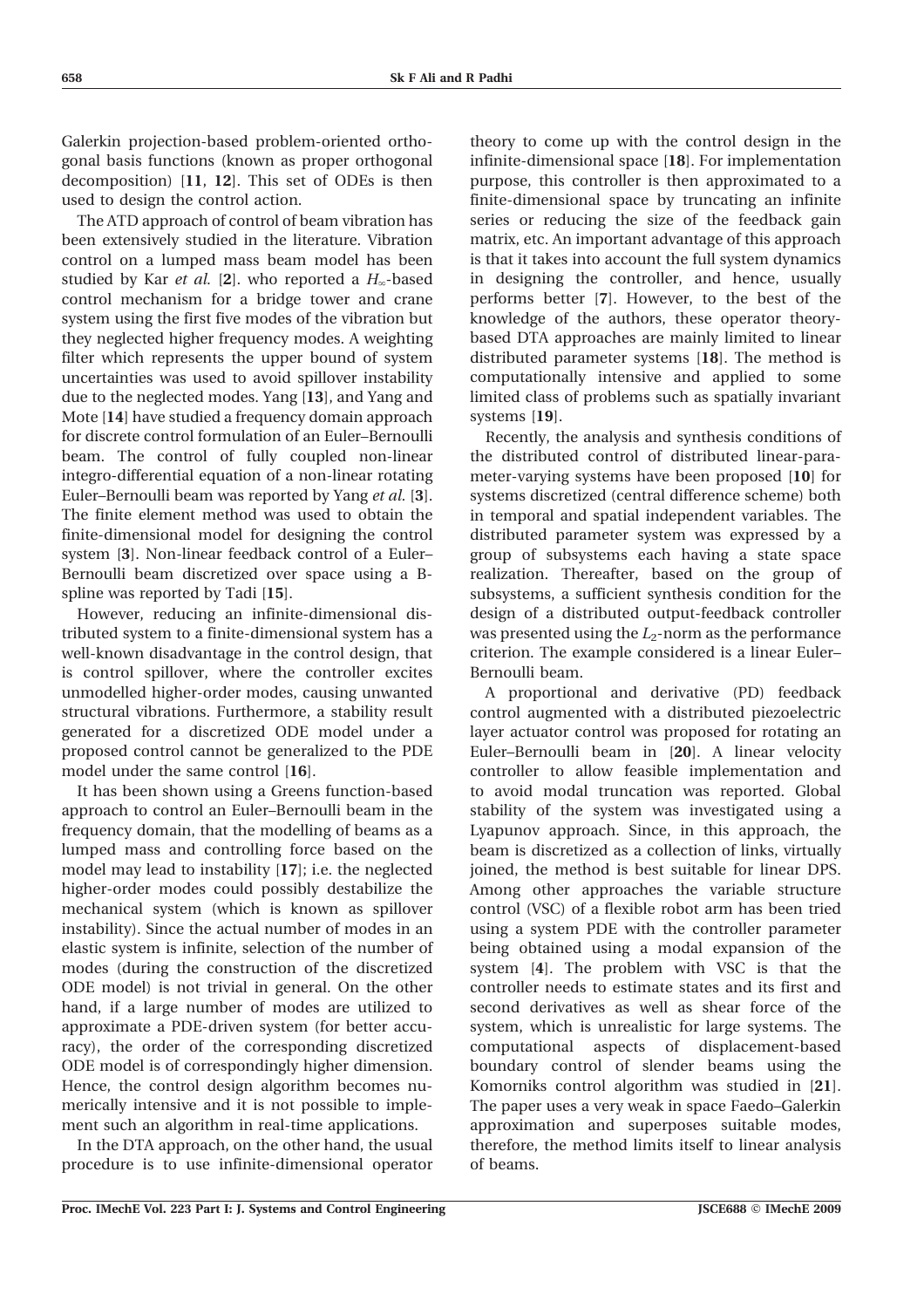In this paper an optimal dynamic inversion technique is proposed to control the vibrations in non-linear Euler–Bernoulli beams, the dynamics of which are governed by a PDE (second-order in time and fourth-order in space). Optimal dynamic inversion follow the DTA philosophy [22], yet it is fairly straightforward, quite intuitive, and reasonably simple. The technique relies on the principle of dynamic inversion coupled with optimization theory. The fundamental idea is to design a control action which enforces an asymptotically (rather exponentially) stable dynamics for the square integral of the error (integrated over the entire spatial domain). In addition, the formulation also guarantees a minimum norm control solution, which also does a simultaneous job of control allocation.

The technique followed in this paper computes the control action by directly utilizing the nonlinear PDE governing the system dynamics, and hence, it also avoids the spillover problem. Therefore, no approximation of the system dynamics (such as modal truncation, linearization, etc.) is needed in this method. The only approximation needed here is rather the spatial grid size selection for the control computation/implementation, which can be quite small, since the computational requirement in the proposed method is also minimal (because it leads to closed-form solutions for the control variable) [22]. The method is quite versatile i.e. in the sense that it can be applied to both linear and non-linear PDEs with either continuous or discrete control action in the spatial domain.

This paper reports the use of both a continuous control action as well as a set of discrete control actions in the spatial domain to suppress the vibration of the beam. The continuous actuator formulation has better theoretical properties in the sense that its convergence can be assured without any singularity. On the other hand, the discrete formulation has better practical significance as it can be implemented with relative ease. For both the discrete in space and continuous controllers, the proposed method has been seen to minimize the beam vibration within a short time. An exponential convergence is observed. Random initial conditions have been taken and the results are reported to show the efficiency of the proposed method. Results obtained in all cases are satisfactory and the beam vibration settles quickly without demanding high control action.

This paper is organized as follows. In section 2, the formulation and derivation of a simply supported non-linear Euler–Bernoulli beam vibration are detailed. The mathematical model developed in this section is used for controller design. In section 3 continuous and discrete controllers for the nonlinear beam model are designed. Numerical results for uncontrolled and controlled dynamics of the non-linear Euler–Bernoulli beam are reported in section 4.

# 2 NON-LINEAR BEAM MODEL

The classical problem of vibration of a simply supported elastic Euler–Bernoulli non-linear beam is revisited and a suitable non-linear control action is designed for its vibration suppression. In this section for completeness, the Euler–Bernoulli beam formulation is presented and the equations of motion are obtained using Hamilton's principle [1]. Usual approximations are introduced with regard to the truncation of non-linearities above a cubic order. The beam cross-section rotational inertia and inertial non-linearities are neglected. Furthermore, the longitudinal inertial forces are disregarded as it is very small in comparison to the transverse inertia of the beam. As a consequence of this, the motion transverse to the beam axis is decoupled from the longitudinal motion. With these assumptions, the dynamics of the system can be derived as follows.

The strain displacement and curvature displacement relation of any point on a beam undergoing a large displacement and a small rotation are given as  $([1–8])$ 

$$
\varepsilon_y = \nu' + \frac{1}{2}x^2 + zx''
$$
 (1)

where, (') represents derivative with respect to spatial variable  $\gamma$  (see Fig. 1) and  $\gamma$  and  $\zeta$  are locations along the length and depth of the beam respectively. As shown in Fig. 1, *v* and *x* are the displacements along the longitudinal (*y*-axis) and transverse directions (*z*-axis) respectively. Hamilton's principle [1] is used to obtain the equation of motion of the beam which is given by



Fig. 1 Non-linear Euler–Bernoulli beam model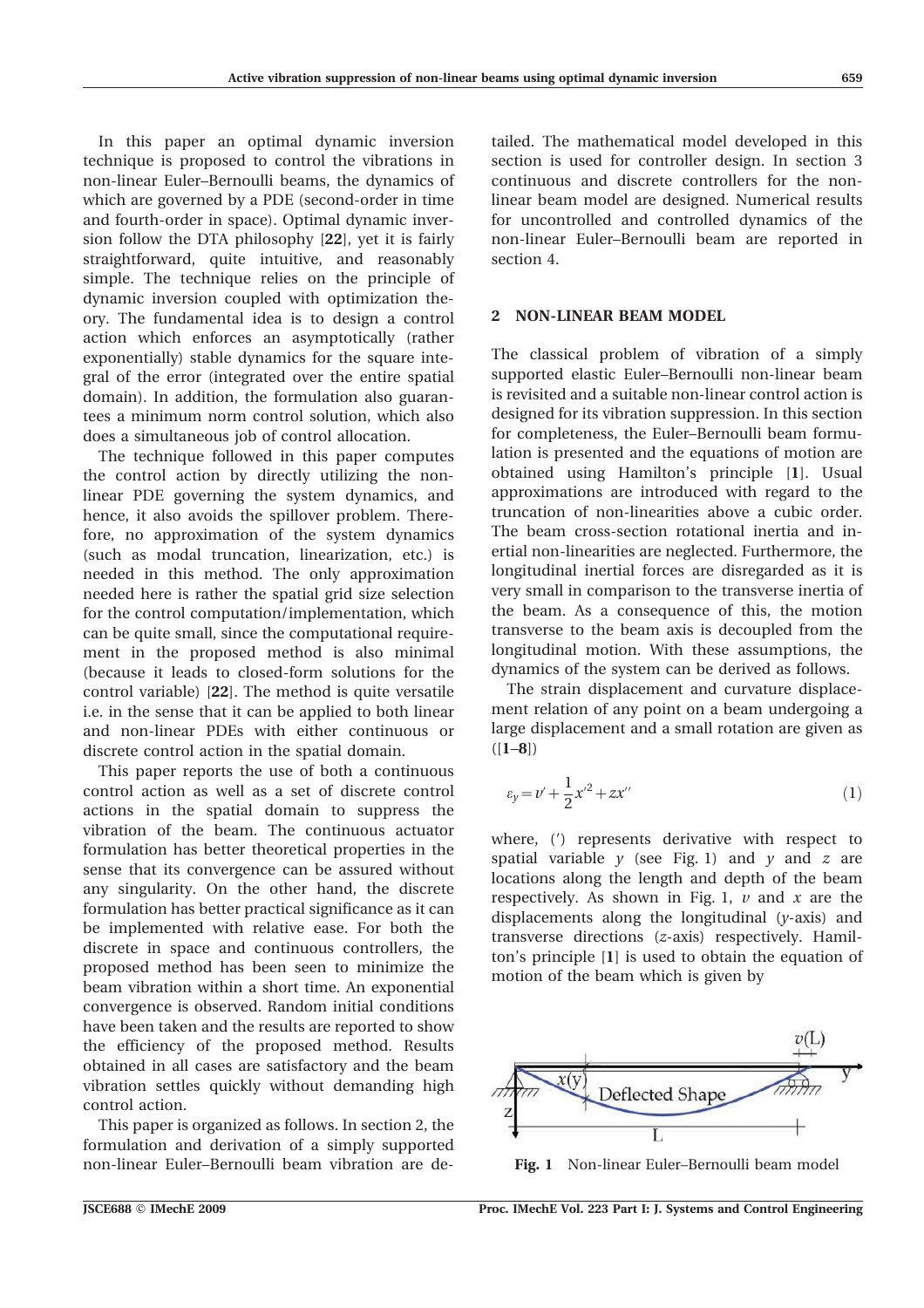$$
\int_{t_0}^t (\delta T - \delta \pi + \delta \omega_{\rm nc}) dt = 0 \tag{2}
$$

where,  $T$ ,  $\pi$ , and  $\omega$ <sub>nc</sub> represent total kinetic, potential energy, and energy due to non-conservative forces (damping) respectively and  $\delta$  denotes first variation. Neglecting the rotational inertia term, the total kinetic energy and the total potential energy are obtained as

$$
T = \frac{1}{2} \int_0^L \left[ m\left(\dot{v}^2 + \dot{x}^2\right) \right] dy \tag{3}
$$

$$
\pi = \frac{1}{2} \int_0^L \left[ EA \left( \varepsilon_y^2 + EI(x'')^2 \right) \right] dy \tag{4}
$$

Assuming that the damping and external force are acting along the transverse direction only. We have

$$
\delta \omega_{\rm nc} = \int_0^L (W(y, t) - 2c\dot{x}) \delta x \, dy \tag{5}
$$

where, *m*, *c*, *E*, *I*, and *A* are the mass per unit length, damping, the elastic modulus, the moment of inertia, and the area of the cross-section of the beam. *W*(*y*, *t*) represents the external force applied to the beam. First, variations of equations (3) to (5) are substituted into equation (2) and simplified. Next, the variations along the longitudinal and transverse directions are put to zero respectively to obtain the following equations of motion [8]

$$
m\ddot{\mathbf{v}} - (E A \varepsilon_{\mathbf{y}})' = 0 \tag{6}
$$

$$
m\ddot{x} + c\dot{x} + \left(EA\varepsilon_y z + ELx''\right)'' - \left(EA\varepsilon_y x'\right)' = W(y, t) \tag{7}
$$

Since the longitudinal inertia is negligible in comparison to the transverse inertia  $(EA_{\epsilon y})' = 0$  in equation (6), which results in a constant strain. It is assumed that the strain along the central axis  $(z = 0)$ is  $\varepsilon_0$ . Therefore, equation (6) simplifies to  $v' + 1/2x'^2$ . Integrating the strain along the length of the beam results in

$$
\int_{0}^{L} \varepsilon_{0} dy = \int_{0}^{L} \left( \nu' + \frac{1}{2} x'^{2} \right) dy
$$
 (8)

which on simplification gives [8]

$$
v' = \frac{1}{2L} \int_0^L (x')^2 dy - \frac{1}{2} x'^2
$$
 (9)

Substituting equations (9) and (1) into equation (7), and then putting  $z = 0$ , the equation for the transverse vibration of central axis of the beam becomes

$$
m\ddot{x} + c\dot{x} + Elx'''' - \frac{EA}{2L} \left[ x'' \int_0^L (x')^2 dy \right] = W(y, t)
$$
\n(10)

Equation (10) represents non-linear equation of motion of the central axis  $(z=0)$  of beams with finite deformation and small rotation. The presence of the axial stiffness term in the transverse motion equation makes the system behaviour non-linear. If the axial stiffness term  $\left\{ (EA/2L) \left[ x' \int_0^L (x')^2 dy \right] \right\}$  is neglected then the equation of motion for a linear beam is obtained.

When  $W(y, t)$  is substituted by the control force  $u(y, t)$  equation (10) becomes

$$
m\ddot{x} + c\dot{x} + EIx^{\prime\prime\prime} - \frac{EA}{2L} \left[ x^{\prime\prime} \int_0^L \left( x^{\prime} \right)^2 dy \right] = u(y, t) \quad (11)
$$

where,  $u(y, t)$  is a continuous function of both time  $t > 0$  and spatial variable  $y \in [0, L]$  in the continuous controller case, whereas it is only a continuous function of time  $t > 0$  in the discrete case.

The essential boundary conditions are given in equation (12) which are true for a simply supported beam

$$
x(0, t) = 0, \t x''(0, t) = 0, \t x(L, t) = 0,
$$
  

$$
x''(L, t) = 0 \t (12)
$$

Note that appropriate initial conditions are taken while solving and simulating the problem, which are discussed in section 4.

# 2.1 System dynamics with a continuous controller

The system dynamics are assumed to be in control affine form and therefore the system dynamics can be written as

$$
\ddot{x} + \frac{c}{m}\dot{x} + \frac{EI}{m}x'''' - \frac{EA}{2mL} \left[ x'' \int_0^L (x')^2 dy \right] = \frac{1}{m} u(y, t)
$$
\n(13)

where the state variable  $x(y, t)$  and the control variable  $u(y, t)$  are continuous functions of time  $t > 0$ and spatial variable  $y \in [0, L]$ . Note that, both  $x(y, t)$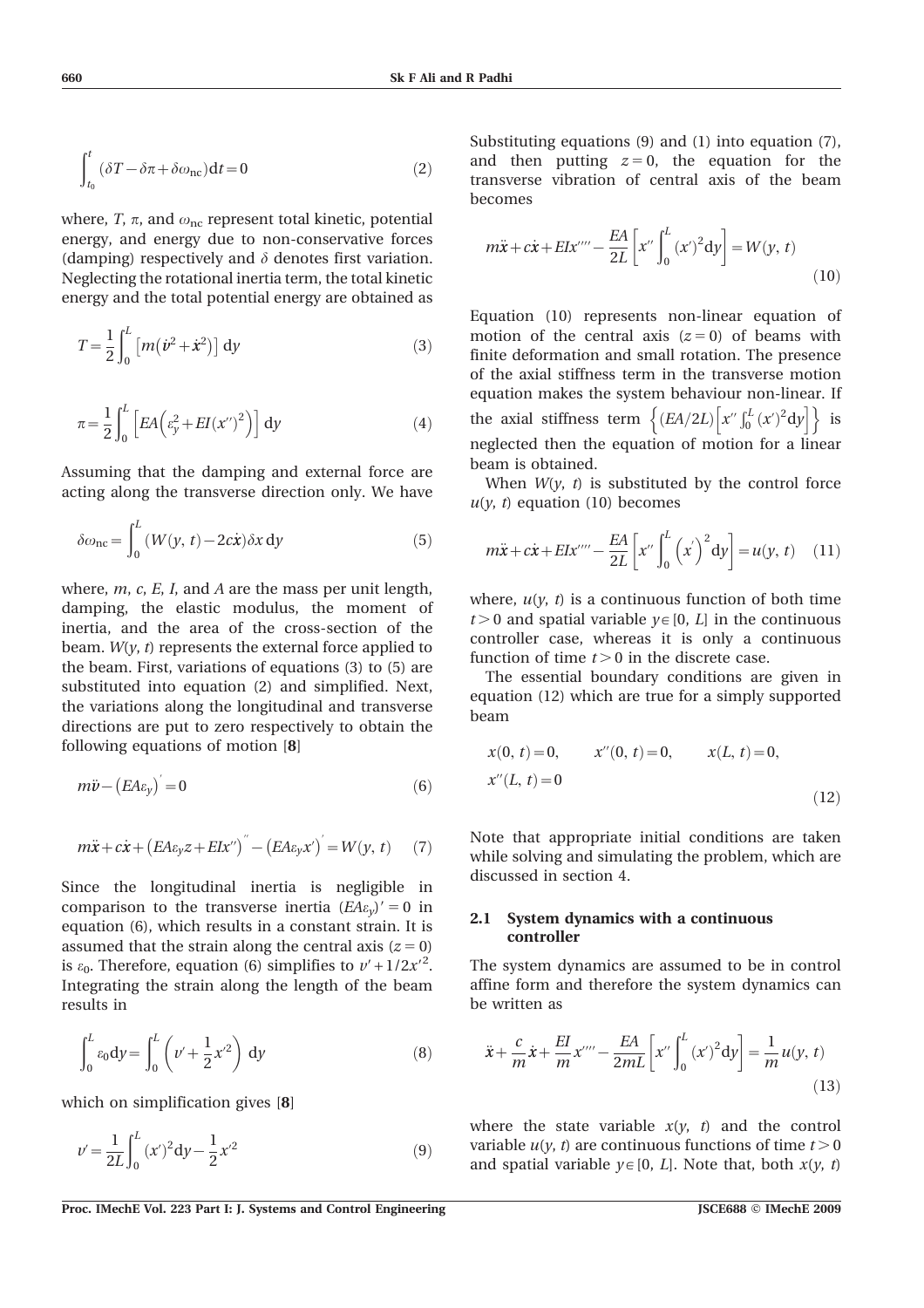and  $u(y, t)$  are scalar functions. The boundary conditions considered are given in equation (12).

# 2.2 System dynamics with discrete controllers

The dynamical equation of motion of a non-linear beam with a set of discrete control actions, in the spatial domain is given by

$$
\ddot{x} + \frac{c}{m}\dot{x} + \frac{EI}{m}x^{\prime\prime\prime} - \frac{EA}{2mL} \left[x^{\prime\prime}\int_{0}^{L} (x^{\prime})^2 dy\right]
$$

$$
= \frac{1}{m}\sum_{n=1}^{N} \bar{u}_n F(y, y_n, w_n)
$$
(14)

where the function  $F(y, y_n, w_n)$  is defined as

$$
F(y, y_n, w_n) \stackrel{\Delta}{=} \begin{cases} 1 & \forall \ (y_n - \frac{w_n}{2}) \leq y \leq (y_n + \frac{w_n}{2}) \\ 0 & \text{otherwise} \end{cases} (15)
$$

Note that the control variable appears linearly in this case too, and hence, the system dynamics are in the control affine form. It is assumed that the discrete controllers  $\bar{u}_n$  of width  $w_n$ , are located at  $y_n$  ( $n = 1$ , ..., *N*). The control action  $\bar{u}_n$  can be shown as in Fig. 2.

The following assumptions are made for the control action.

- 1. In the interval  $[y_n-(w_n/2), y_n+(w_n/2)]$ , the controller  $\bar{u}_n$  is assumed to have a constant magnitude. Outside this interval,  $\bar{u}_n = 0$ . Note that the interval  $w_n$  may or may not be small. This property is obtained by using the function *F*(*y*,  $y_n$ ,  $w_n$ ) as defined in equation (15).
- 2. There is no overlapping of the controllers.
- 3. No controller is placed exactly at the boundary. This eliminates situations where the control action enters the system dynamics through boundary actions.

# 3 CONTROL DESIGN BASED ON OPTIMAL DYNAMIC INVERSION

The objective of the control design is to ensure that the beam vibration goes down to zero everywhere



along *y* and it comes to a rest, i.e.  $x(y, t) \rightarrow 0$  and  $\dot{x}(y, t) \rightarrow 0$  as  $t \rightarrow \infty$ ,  $\forall y \in [0, L]$ . To achieve our objective, an output variable (an integral error) *Z*(*t*) is defined as follows

$$
Z(t) = \frac{1}{2} \int_0^L \left( [x \quad \dot{x}] \mathbf{Q} \begin{bmatrix} x \\ \dot{x} \end{bmatrix} \right) dy \tag{16}
$$

where *x*, *x˙* are the displacement and velocity of the beam respectively, and

$$
\mathbf{Q} = \begin{bmatrix} q_{11} & q_{12} \\ q_{12} & q_{22} \end{bmatrix} > 0 \quad \text{(a positive definite matrix)}
$$

is the weighing matrix, which needs to be selected by a control designer. Note that when  $Z(t) \rightarrow 0$ , both  $x(y, t) \rightarrow 0$  and  $\dot{x}(y, t) \rightarrow 0$  everywhere in  $y \in [0, L]$ . Using the principle of dynamic inversion [23, 24], the aim of this work is to design a controller such that the following stable error dynamic is satisfied (which guarantees an exponential convergence of the evolved states to desired states)

$$
\dot{Z} + k Z = 0 \tag{17}
$$

where,  $k > 0$  serves as a gain. For a better physical interpretation, one may choose it as  $k = 1/\tau$ , where  $\tau > 0$ serves as a 'time constant' for the error  $Z(t)$  to decay.

# 3.1 Continuous control design

In the continuous control design, equation (13) is substituted into equation (16) and then the result is substituted into equation (17). After simplification it is possible to write

$$
\int_0^L \left[ \frac{1}{m} (q_{12}x + q_{22}x)u \right] dy = \gamma \tag{18}
$$

where

$$
\gamma = -\int_0^L \left[ (q_{11}x \dot{x} + q_{12}\dot{x}^2) - (q_{21}x + q_{22}\dot{x}) \times \left\{ \frac{c}{m}\dot{x} + \frac{EI}{m}x^{\prime\prime\prime} - \frac{EA}{2mL} \left[ x^{\prime\prime} \int_0^L (x^{\prime})^2 dy \right] \right\} + \frac{k}{2} \left( \left[ x \dot{x} \right] \mathbf{Q} \left[ \begin{array}{c} x \\ \dot{x} \end{array} \right] \right) dy \tag{19}
$$

Since equation (18) is an integral equation with variable  $u(y, t)$ , we can have infinitely many solutions for  $u(y, t)$   $\forall t > 0$  and  $y \in [0, L]$ . To obtain a unique and optimal solution for the control variable, Fig. 2 Control action at  $y_n$  ( $\bar{u}_n$ ) a constrained optimization problem is formulated in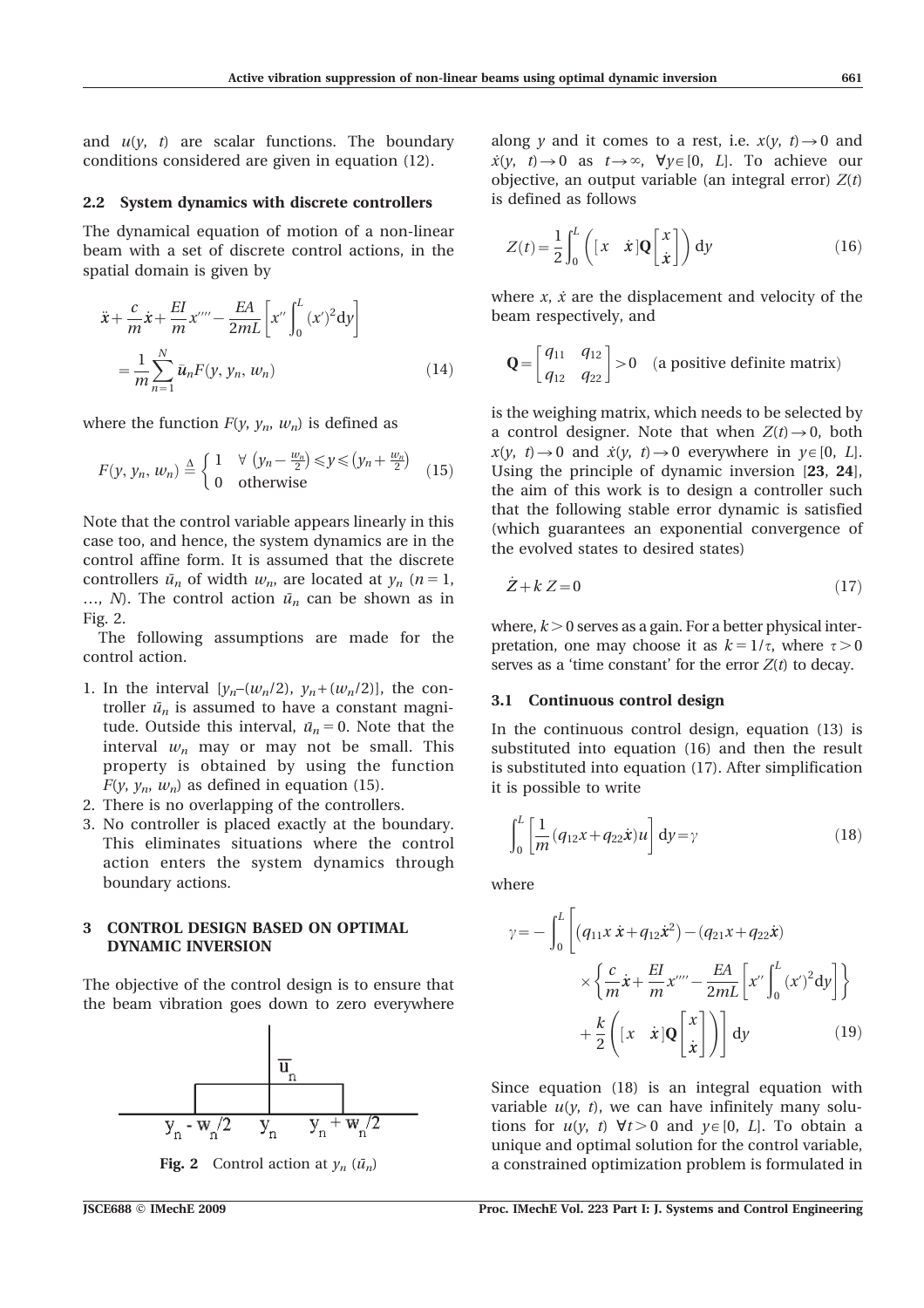which the objective is to minimize

$$
J = \frac{1}{2} \int_0^L \left[ r(y) (u(y, t))^2 \right] dy
$$
 (20)

subject to the constraint in equation (18). An implication of choosing this cost function is that it is desired to track the target state with minimum control effort. Furthermore, to put a relative importance on the controller action at different locations,  $r(\gamma) > 0$   $\forall \gamma \in [0, L]$  is introduced as a weighing function in equation (20). The particular function  $r(y)$  is to be chosen by the control designer.

To use the techniques of constrained optimization [25], the following augmented cost function is formulated

$$
\bar{J} = \frac{1}{2} \int_0^L r u^2 \, \mathrm{d}y + \lambda \left\{ \int_0^L \left[ \frac{1}{m} (q_{12} x + q_{22} x) u \right] \, \mathrm{d}y - \gamma \right\} (21)
$$

where  $\lambda$  is the Lagrange multiplier, which is a free variable needed to convert the constrained optimization problem to a free optimization problem. The necessary condition of optimality [25] is given by

$$
\delta \bar{J} = 0 \tag{22}
$$

where,  $\delta \bar{J}$  is the first variation of  $\bar{J}$ . Which gives

$$
\int_0^L \left[ ru + \frac{\lambda}{m} (q_{12}x + q_{22}x) \right] \delta u \, \mathrm{d}y + \delta \lambda \left[ \int_0^L \frac{1}{m} (q_{12}x + q_{22}x) u \, \mathrm{d}y - \gamma \right] = 0 \tag{23}
$$

Equation (23) should be satisfied for all variation of  $\delta\lambda$  and  $\delta u$ , which leads to

$$
ru + \frac{\lambda}{m}(q_{12}x + q_{22}\dot{x}) = 0
$$
\n(24)

$$
\int_{0}^{L} \frac{1}{m} (q_{12}x + q_{22} \dot{x}) u \, dy - \gamma = 0 \tag{25}
$$

Solving equations (24) and (25) for  $u(y, t)$  and  $\lambda$  leads to

$$
u = -\frac{\lambda}{rm}(q_{12}x + q_{22}x)
$$
\n(26)

$$
\lambda = -\gamma \left/ \int_0^L \frac{\left( q_{12} x + q_{22} x \right)^2}{m^2 r} \, \mathrm{d}y \right. \tag{27}
$$

For equal relative importance to the controller at every point in  $y \in [0, L]$ , it can be written that  $r(\gamma)$  = constant. In this case the controller force  $u(\gamma, t)$ becomes

$$
u = \frac{m\gamma (q_{12}x + q_{22}x)}{\int_0^L (q_{12}x + q_{22}x)^2 dy}
$$
(28)

It may be noticed that when system states reach their respective goals, i.e.  $x \rightarrow 0$  and  $\dot{x} \rightarrow 0$ , there is some computational difficulty in the sense that a zero seems to appear in the denominator of equation (28), which leads to a singularity in the control solution. However, this does not happen (see proof in the appendix).

Therefore, to avoid such numerical difficulty the control action is redefined as (see appendix for details)

$$
u(y, t)
$$
  
= 
$$
\begin{cases} 0 & \text{if } x = 0, \dot{x} = 0\\ m\gamma(q_{12}x + q_{22}\dot{x}) \Big/ \int_0^L (q_{12}x + q_{22}\dot{x})^2 dy & \text{otherwise} \end{cases}
$$
(29)

The following points are of particular relevance.

- 1. It can be noted that in the development of equation (55) that there is no need for the approximation of the system dynamics to come up with a closed-form control solution. However, to compute/implement the control, there is a requirement to choose a suitable grid in the spatial domain. Hence, the proposed technique can be classified into the DTA category.
- 2. A finer grid can be selected to compute  $u(y, t)$ since the only computation that depends on the grid size in equation (55) is a couple of numerical integrations, which do not demand intensive computations.
- 3. Closed-form solution of the proposed controller makes it convenient for real-time applications. The final control solution can be easily encoded on a chip as the computational requirement only involves integration over the spatial domain.

### 3.2 Discrete control design

Substituting equations (14), (15), and (16) into equation (17) and then simplifying leads to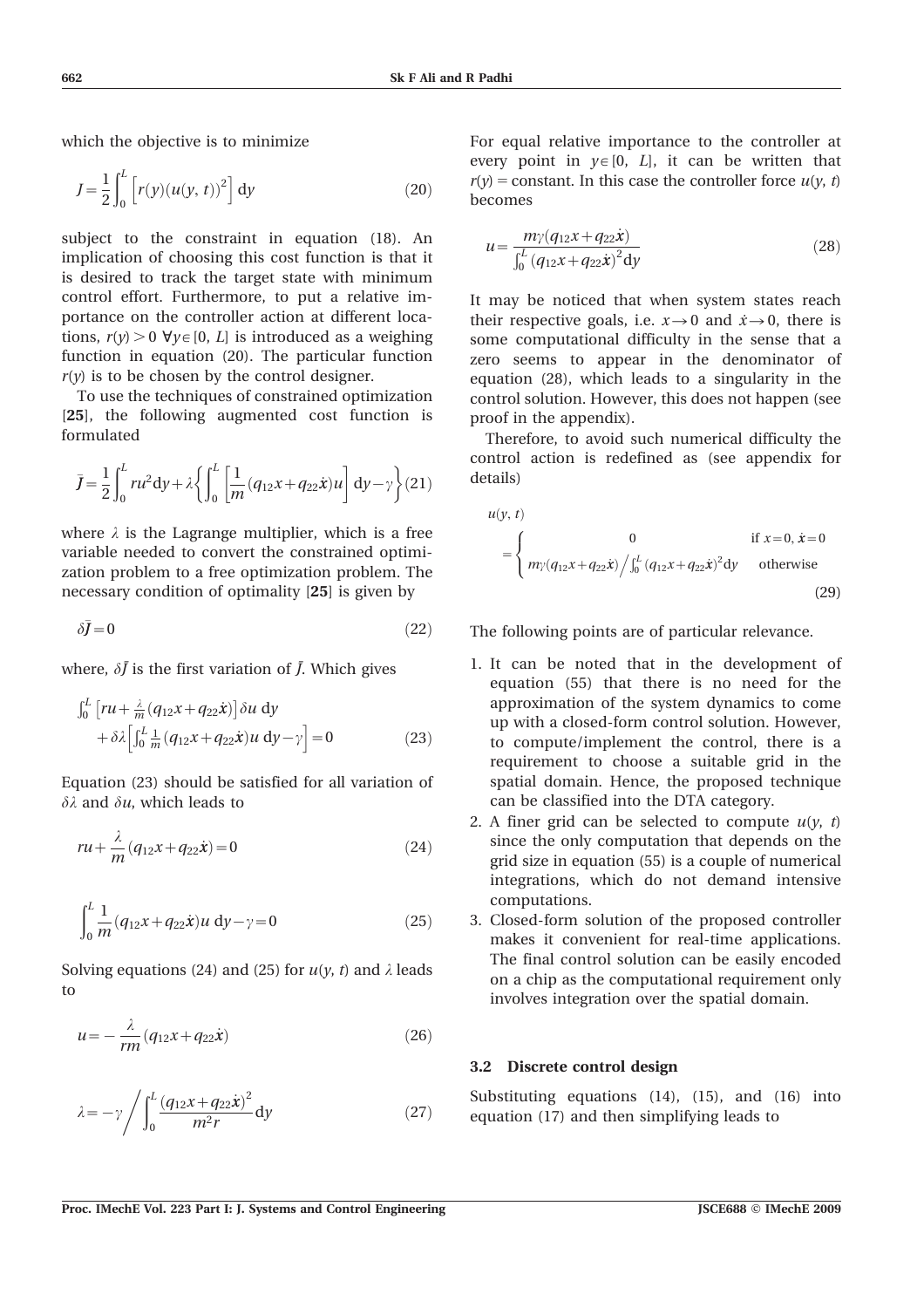$$
\left[\int_{y_1 - (w_1/2)}^{y_1 + (w_1/2)} \{q_{12} x + q_{22} x\} \frac{1}{m} dy \right] \bar{u}_1 + \cdots
$$
  
+ 
$$
\left[\int_{y_N - (w_N/2)}^{y_N + (w_N/2)} \{q_{12} x + q_{22} x\} \frac{1}{m} dy \right] \bar{u}_N = \gamma
$$
 (30)

where

$$
\gamma = -\int_0^L \left[ (q_{11}x\dot{x} + q_{12}\dot{x}^2) - (q_{21}x + q_{22}\dot{x}) \times \left( \frac{c}{m}\dot{x} + \frac{EI}{m}x'''' - \frac{EA}{2mL} \left[ x'' \int_0^L (x')^2 dy \right] \right) + \frac{k}{2} \left( \left[ x \dot{x} \right] \mathbf{Q} \left[ \dot{x} \right] \right) dy \tag{31}
$$

For convenience, the following definition is made

$$
I_n = \int_{y_n - (w_n/2)}^{y_n + (w_n/2)} \{q_{12} x + q_{22} x\} \frac{1}{m} dy
$$
 (32)

Then, from equations (30) and (32) it is possible to write

$$
I_1\bar{u}_1+\cdots+I_N\bar{u}_N=\gamma\tag{33}
$$

However, note that equation (33) is a single equation with *N* variables  $\bar{u}_n$ ,  $n = 1, ..., N$  and hence there are an infinite number of solutions. To obtain a unique solution it is necessary to minimize the cost function

$$
J = \frac{1}{2} (r_1 w_1 \bar{u}_1^2 + \dots + r_N w_N \bar{u}_N^2)
$$
 (34)

subject to the constraint in equation (33). An implication of choosing this cost function is that it is desired to obtain the solution that will lead to a minimum control effort. Note that, choosing appropriate values for  $r_1$ , ...,  $r_N$  > 0 in equation (34) gives a control designer the flexibility of putting a relative importance on the control magnitude at different spatial locations  $y_n$ ,  $n = 1, ..., N$ .

To use the techniques of constrained optimization [25], it is necessary to first formulate an augmented cost function in the form of

$$
\bar{J} = \frac{1}{2} (r_1 w_1 \bar{u}_1^2 + \dots + r_N w_N \bar{u}_N^2) + \lambda [I_1 \bar{u}_1 + \dots + I_N \bar{u}_N]
$$
\n(35)

where  $\lambda$  is the Lagrange multiplier, which is a free variable needed to convert the constrained optimization problem into a free optimization problem. The necessary condition of optimality is given by [25]

$$
\frac{\partial \bar{J}}{\partial \bar{u}_n}, \qquad n = 1, \cdots, N \tag{36}
$$

$$
\frac{\partial \bar{J}}{\partial \lambda} = 0 \tag{37}
$$

Expanding equations (36) and (37) leads to

$$
r_n w_n \bar{u}_n + I_n \lambda = 0, \qquad n = 1, \ldots, N \tag{38}
$$

$$
I_1\bar{u}_1+\cdots+I_N\bar{u}_N=\gamma\tag{39}
$$

Eliminating  $\bar{u}_1$ , ...,  $\bar{u}_N$  from equation (39) using equation (38), it is possible to obtain

$$
\lambda = \frac{-\gamma}{\sum_{n=1}^{N} \left( I_n^2 / r_n w_n \right)} \tag{40}
$$

Equations (38) and (40) lead to the following expression

$$
\bar{u}_n = \frac{I_n \gamma}{r_n w_n \sum_{n=1}^N \left( I_n^2 / r_n w_n \right)} \tag{41}
$$

As a special case, if we consider  $r_1 = ... = r_N$  (i.e. equal importance is given to all controllers) and  $w_1 = ... = w_N$  (i.e. widths of all controllers are the same), we have

$$
\bar{u}_n = \frac{I_n \gamma}{\|I\|_2^2} \tag{42}
$$

### *3.2.1 Control singularity and revised goal*

From equation (42), it is clear that when  $||I||_2^2 \rightarrow 0$ (which happens when all of  $I_1$ , ...,  $I_N \rightarrow 0$ ) and  $\gamma \not\rightarrow 0$ , the problem of a control singularity exists in the sense that  $\bar{u}_n \rightarrow \infty$  (since the denominator of equation (42) goes to zero faster than the corresponding numerator). Note that if the number of controllers *N* is large, the probability of the occurrence of such a singularity is small, since all of  $I_1$ , ...,  $I_N \rightarrow 0$ simultaneously is a strong condition. Nonetheless, such a case may arise in a transition. More important, this issue of a control singularity will always arise when  $x(y, t) \rightarrow 0$  and  $\dot{x}(y, t) \rightarrow 0$  for  $y \in [0, L]$ (which are the primary goals of the control design).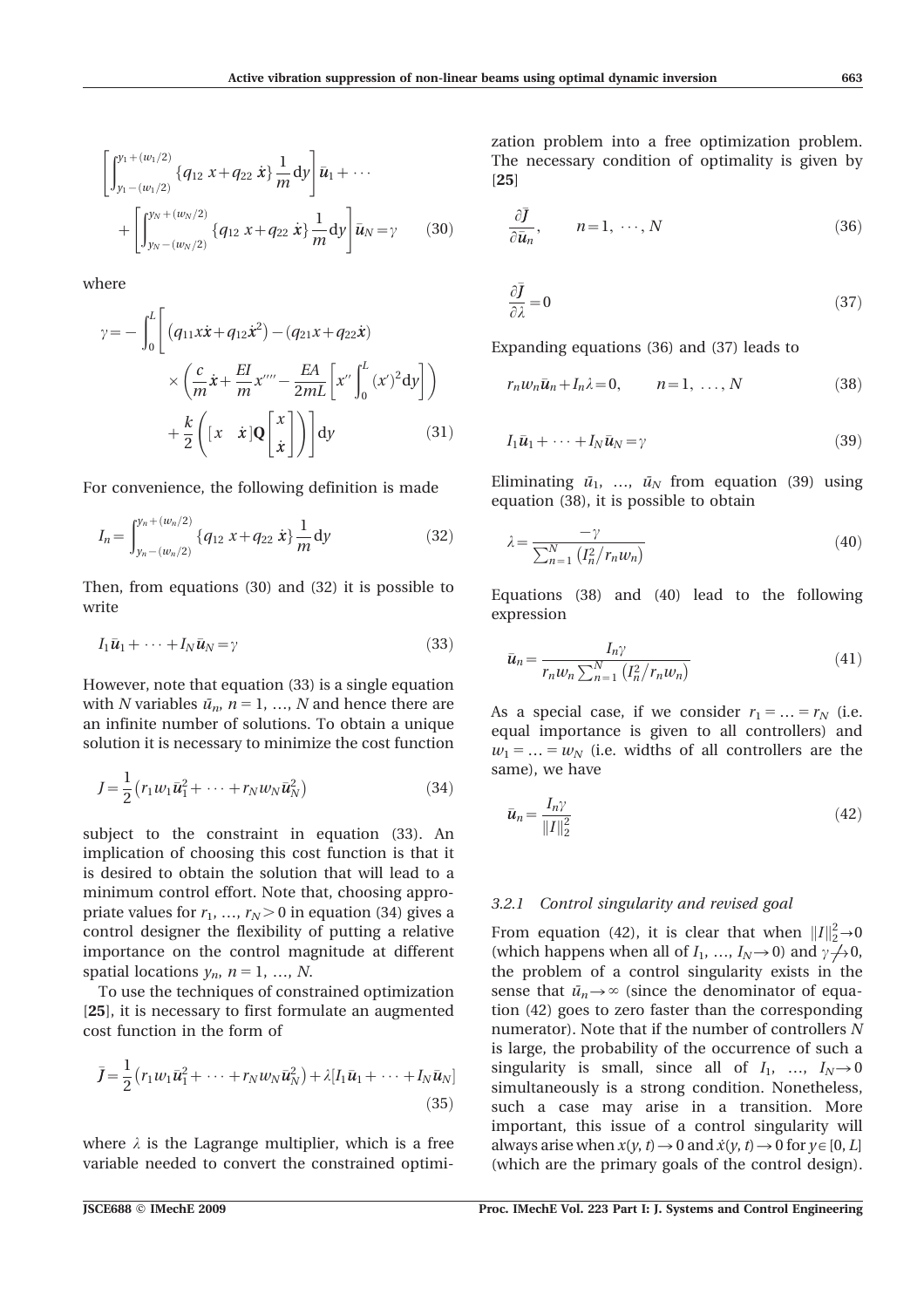This happens probably because only limited control authority is possible (controllers are available only in a subset of the spatial domain), whereas the aim of this paper is to achieve a much bigger goal of tracking the state profile  $y \in [0, L]$  (something that is beyond the capability of the controllers). Hence, whenever such a case arises (i.e. when all of  $I_1$ , ...,  $I_N$   $\rightarrow$  0 or, equivalently,  $\|I\|_2^2$   $\rightarrow$  0), to avoid the issue of control singularity, it is proposed to redefine the goal as follows (this will be called point control).

First, define a new error vector  $\mathbf{E} = [e_1, e_2, ..., e_n]^\mathrm{T}$ , where  $e_n \triangleq [x_n]$  (here target  $x_n^* = 0$ ) with  $x_n \triangleq x(y_n, t)$ . Next, design a controller such that  $E \rightarrow 0$  as  $t \rightarrow \infty$ . In other words, the aim is to guarantee that the values of the state variable at the node points  $(y_n, n = 1, \ldots,$ *N*) track the zero state condition. To accomplish this goal, positive definite gain matrices  $K$  and  $C$  are selected and the following dynamics are enforced

$$
\ddot{E} + \mathbf{C}\dot{E} + \mathbf{K}E = 0 \tag{43}
$$

One way of selecting the gain matrices  $K$  and  $C$  is to choose them to be diagonal matrices whose *n*th diagonal element is  $k_n = \omega_n^2$  and  $c_n = 2\zeta_n \omega_n$  where  $\omega_n$  > 0 is the desired frequency and  $\zeta_n$  > 0 is the damping ratio of the error dynamics. In such a case, the *n*th channel of equation (43) can be written as

$$
\ddot{e}_n + c_n \dot{e}_n + k_n e_n = 0 \tag{44}
$$

Expanding the expressions for  $e_n$ ,  $\dot{e}_n$ , and  $\ddot{e}_n$ , then solving for  $\bar{u}_n(n = 1, ..., N)$  the following expression is obtained

$$
\bar{u}_n = -m \left\{ -\frac{c}{m} \dot{x}_n - \frac{EI}{m} x_n^{'} - \frac{EA}{2ml} \left[ x_n^{'} \int_0^L \left\{ x' \right\}^2 dy \right] + c_n \dot{x}_n + k_n x_n + \ddot{x}_n^* \right\}
$$
(45)

where  $\ddot{x}_n^*$  is the target acceleration of the beam, which is assumed to be zero.

Combining equations (42) and (45) results in a control solution of

### $\bar{u}_n =$  $m\left(\frac{c}{n}\right)$ *m*  $\dot{x}_n + \frac{EI}{m}$ *m x*  $\overline{a}$ '''  $\frac{m}{n} - \frac{EA}{2m}$  $rac{EA}{2ml}$   $\left\{ x\right\}$  $\overline{a}$ ' *n*  $\int_0^L$ 0 *x*  $(x')$  $\sqrt{2}$ d*y*  $\left\{ x_n^{\prime\prime} \int_0^L (x^{\prime})^2 dy \right\} - c_n \dot{x}_n - k_n x_n$  $\left(\frac{c}{m}\dot{x}_n+\frac{EI}{m}\dot{x}_n^{''''}-\frac{EA}{2ml}\left\{x_n^{''}\int_0^L (x')^2 dy\right\}-c_n\dot{x}_n-k_nx_n\right)$  if  $||I||$  $2 <$ *tol*  $I_n \gamma / \|I\|$ 2 <sup>2</sup>/<sub>2</sub> otherwise  $\sqrt{2}$  $\left| \right|$  $\mathcal{L}$

where *tol* represents a tolerance value. An appropriate value for it can be fixed by the control designer (a convenient way to fix a good value for it is from trial-and-error simulation studies).

### 4 NUMERICAL RESULTS

Both continuous and discrete controllers were designed to control the vibration of the simply supported flexible non-linear Euler–Bernoulli beam discussed in Section 3. The non-linearity arises from the coupling of the axial stiffness terms in the transverse motion of the beam. The equation of motion in the longitudinal direction was neglected due to the smaller inertial motion in that direction with respect to the transverse one. For numerical simulations a simply supported beam of 5 m length was chosen and other parameters were as given in Table 1. The uncontrolled system PDE as well as the controlled system PDE were solved using an implicit finite difference scheme with unconditional stability [26]. In this method the solution of equation (13) at the point  $P_{i,k}$  (Fig. 3) was approximated with the use of 15 values in the rectangle with corners  $P_{j-2,k-1}$ , *Pj*+2,*k*–1, *Pj*–2,*k*+1, and *Pj*+2,*k*+1.

To approximate the spatial derivative the finite difference approximation calculated along the lines  $k+1$  and  $k-1$  with weight factor  $\theta$  and the line  $k$  with  $(1-2\theta)$  (see Fig. 3) were averaged. For example  $x_i^{'}=(1+\theta\delta_t^2)\delta_y^4P_{j,k}/h^4$  at point  $P_{j,k}$  where  $\delta_y^4$  and  $\delta_t^2$  are given by equation (47) was approximated. Similarly, for temporal derivative, the lines  $j+1$  and  $j-1$  were weighted with factor  $\beta$  and the line *j* with  $(1-2\beta)$  and then averaged. Values of  $\theta = 0.4$  and  $\beta$  = 1/6 were used in the numerical scheme which converged [26] with an approximation of order  $O(h^4)$ . The numerical value for *h* was taken as 0.05 m and that of  $\Delta t$  was 0.001 s, however, simulation plots are shown with  $h = 0.5$  m and  $\Delta t = 0.02$  s for clarity and better understanding.

$$
\delta_y^4 P_{j,k} = P_{j-2,k} - 4P_{j-1,k} + 6P_{j,k} - 4P_{j+1,k} + P_{j+2,k}
$$
  
\n
$$
\delta_t^2 P_{j,k} = P_{j-1,k} - 2P_{j,k} + P_{j+1,k}
$$
\n(47)

The beam problem was solved for different initial conditions. In the first case the initial condition of

$$
m\left(\frac{c}{m}\dot{x}_n + \frac{EI}{m}x_n^{\prime\prime\prime} - \frac{EA}{2ml}\left\{x_n^{\prime\prime}\int_0^L (x^{\prime})^2 dy\right\} - c_n\dot{x}_n - k_nx_n\right) \quad \text{if } ||I||_2 < tol
$$
\n
$$
I_n\gamma/||I||_2^2 \qquad \text{otherwise}
$$
\n(46)

equation (48) was taken as a static displacement due to a uniformly distributed load of  $p = 1 \text{ kg/m}$ . This resembles the first mode of vibration of the linear model of the beam. In other words, the dynamics of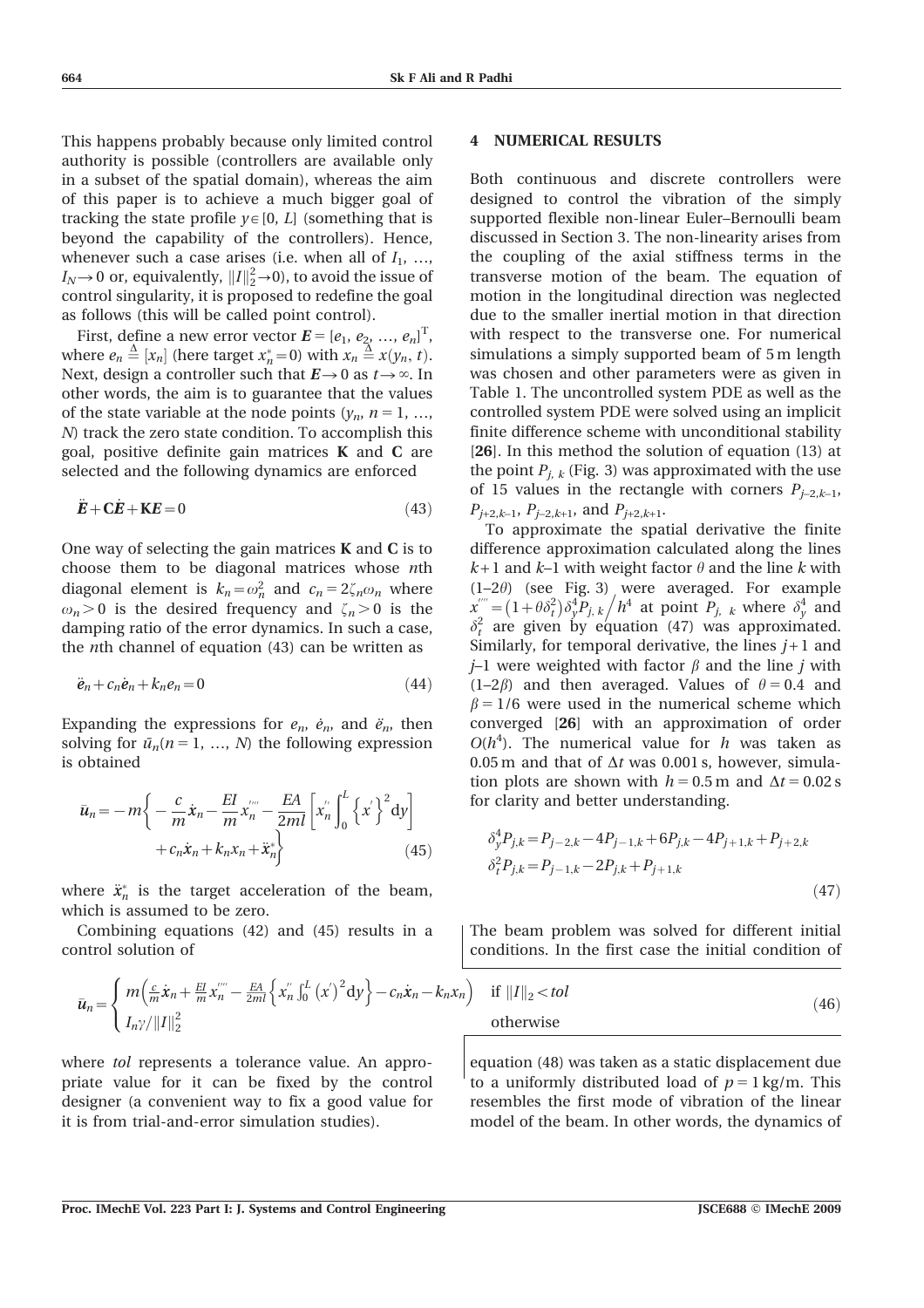

Fig. 3 Implicit finite difference mesh

Table 1 Parameter values

| Parameter | Description                                                                                                                                       | Value                                                                                                                          |
|-----------|---------------------------------------------------------------------------------------------------------------------------------------------------|--------------------------------------------------------------------------------------------------------------------------------|
| EI<br>m   | Rigidity of the beam<br>Mass per unit length<br>Length of the beam<br>Damping coefficient<br>Initial load on the beam<br>Displacement of the beam | $291.6667 \text{ N m}^2$<br>$1.3850 \,\mathrm{kg/m}$<br>5 <sub>m</sub><br>1% of critical<br>$1 \text{ kg/m}$<br>State variable |

the beam execute the condition of a suddenly released load. Therefore, in this case the initial conditions are

$$
\begin{cases} x(y, 0) = py(y^3 + L^3 - 2Ly^2)/24EI \\ \dot{x}(y, 0) = 0 \end{cases}
$$
\n(48)

Figure 4, shows the uncontrolled displacement plot of the beam. The amplitude of vibration decreases with time due to a 1 per cent mass proportional damping. The displacement amplitude of the beam was observed to be 0.024 m after 10 s of vibration. The goal of this paper is to bring this beam vibration to zero.

A beam with controllers was simulated with a weighing matrix  $Q$  (see equation (16)) of



Fig. 4 Uncontrolled displacement time history

The controlled displacement and time histories for the case of the continuous controller are shown in Fig. 5 and Fig. 6 respectively. From the controlled displacement (Fig. 5) plot it is evident that the vibration of the uncontrolled beam is bought to zero within 4 s with a little overshoot. This overshoot can be controlled by monitoring the Q matrix. The control force (Fig. 6) input is less than 0.5 N. It should be noted that the control force flow is similar to the state flow of the system and dies down to zero as the states reach their goals.

For the simulations with the discrete controller, the same control gain  $(k = 10)$  and weighing matrix Q were taken. The tolerance value was set to  $tol = 5 \times 10^{-4}$ . After switching the control gain,  $K = diag(k_1, ..., k_N)$  was used, and values of



Fig. 5 Controlled displacement profile



Fig. 6 Control time history

JSCE688 © IMechE 2009 Proc. IMechE Vol. 223 Part I: J. Systems and Control Engineering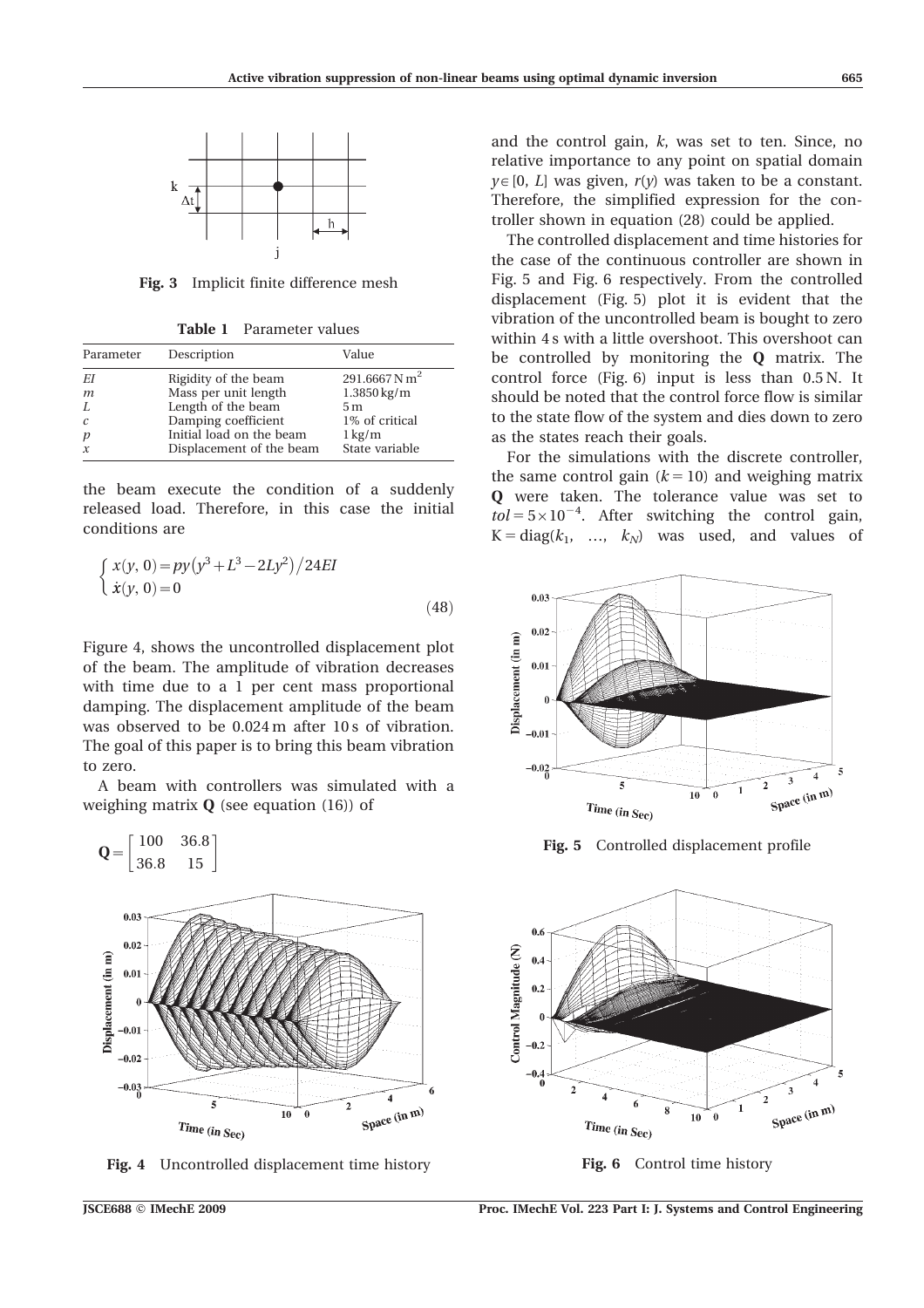$\omega_n$  = 2.5,  $\zeta_n$  = 0.5 for *n* = 1, ..., *N* were selected. The parameters  $w_1 = ... = w_N = 0.05$  m and it was assumed that  $r_1 = ... = r_N$ . With this assumption, the simplified expression for the controller (equation (42)) could be used when  $||I||_2 > tol$ . Because of this no numerical values for  $r_1$ , ...,  $r_N$  were required.

Simulations were run for different numbers of control actuators (assumed to be equally spaced in the spatial domain) for 10 s. It was observed that the beam vibrations significantly decrease within this time. Switching between the two control algorithms resulted in a sudden jump in the plots. To minimize these sudden jumps and to smooth the control force provided by the actuators two tolerance values *tol*<sub>1</sub> and *tol*<sub>2</sub> were set. The idea is, before reaching *tol*<sub>1</sub> the original discrete controller is used and after *tol*<sub>2</sub> the point controller takes over. Between *tol*<sub>1</sub> and *tol*<sub>2</sub> a convex combination (equation (49)) of the control algorithms based on  $||I||_{2present}$  (value of  $||I||_2$  at the current position) value is used

$$
\bar{u}_n = (1 - \alpha)\bar{u}_{n1} + \alpha \bar{u}_{n2} \tag{49}
$$

where  $\alpha = (tol_1 - ||I||_{20resent})/(tol_1 - tol_2)$  and  $\bar{u}_{n1}$ ,  $\bar{u}_{n2}$ are controllers based on the original and revised goals respectively.  $tol_2$  was taken to be  $1 \times 10^{-6}$ .

Simulations were also run with a linear beam model and a linear controller, a non-linear beam with one actuator situated at the centre of the beam, and a non-linear beam with three equally spaced actuators. The controller for the linear model was designed using the techniques presented in section 3. Figures 7 and 8 are comparisons of the displacement and velocity norms obtained in the simulation studies. It is observed that non-linear control with a single actuator situated at the centre of the beam can reduce the beam vibration but the performance is worse than the other studied approaches. This



Fig. 8 Comparison of the velocity norm

highlights the point that multiple actuators are required to reduce the beam vibration. The performance of the linear controller on linear beam model with three actuators is not as good as the non-linear controller with three actuators. Therefore, the nonlinear controller is better for beams and the nonlinear beams should be controlled using non-linear control techniques. Henceforth, all the discussed simulations concern the use of a non-linear controller.

Figure 9 shows that the control goal (with three actuators) is achieved within 6s of the initial disturbance with a little overshoot. It is evident from Fig. 10 that there is a smooth transition between the controllers. The switch between controllers occurs near every zero crossing of the displacement profile of the beam. Selecting a sufficiently low value for  $tol_1$ within achievable limits of the control magnitude, the jump can be minimized. Moreover, this behaviour can be further reduced by increasing the number of actuators and taking the actuator dy-



Fig. 7 Comparison of the displacement norm





Fig. 9 Evolution of the displacement (state) profile using three actuators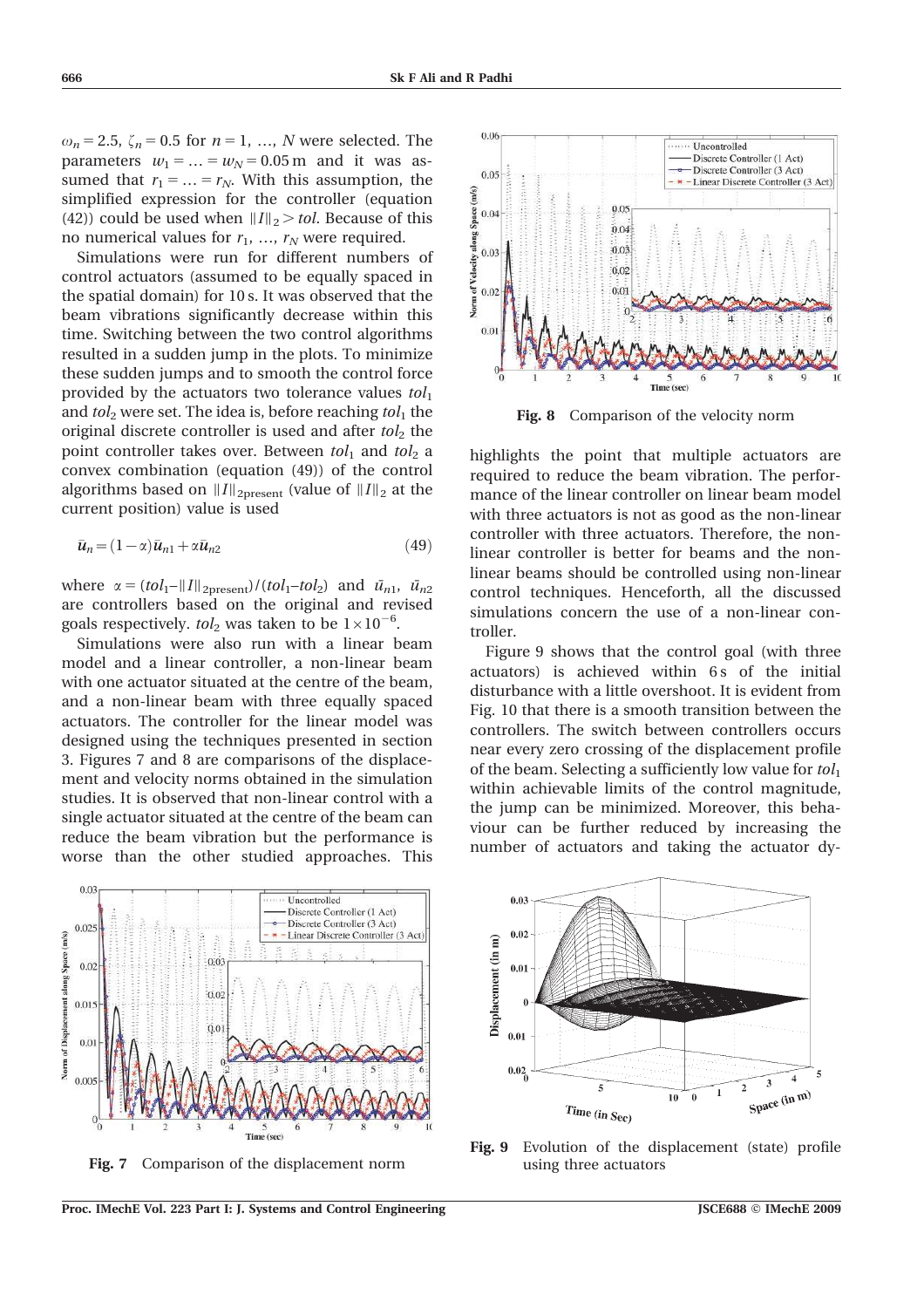

Fig. 10 Control time history when using three actuators

namics into consideration (actuator dynamics are not taken into consideration in this work). Again a small amount of overshoot in the state time histories can be observed.

Simulations were also carried out for the situation where more controllers are used. The figures for these simulations are not shown for brevity, only a comparison of the velocity norm (Fig. 11) and integral error function (Fig. 12) (given by equation (16)) are reported.

Figure 11 shows a comparison of the velocity profile of the beam for uncontrolled and controlled cases (and continuous controller, discrete controller with three actuators, and discrete controller with six actuators). In this figure the norm of the velocity is plotted with respect to the time *t* which is a measure of the kinetic energy in the system. It can be seen that whereas the velocity state for the continuous controller reaches zero, it does not exactly go to zero for discontinuous controllers. This is because the final controller is a point controller and it is designed



Fig. 11 Comparison of the velocity norm along space



Fig. 12 Integral error time history

to act only on the region with which it is in contact, therefore the velocity of the beam does not reach zero everywhere in  $y \in [0, L]$ , but only in the range of the controller.

Figure 12 shows the dynamics of *Z*(*t*) (see equation (16)) with time for a continuous controller, a discrete controller with three actuators, and a discrete controller with six actuators. Figure 12 clearly shows that the error function reaches zero within 4 s of the onset of vibration for the continuous controller whereas the discrete controllers are still suffering from vibration albeit at reduced values. With six actuators it can be seen that the wavy nature is substantially smaller and the goal of a zero state is met with a smaller overshoot compared to the discrete controller with three actuators case. The control effectiveness is observed to be higher and subsequently the magnitudes of the controllers are nearly half of that required for the three-actuator controller. Another important observation is that the curve for the discrete controller with six actuators is more close to that of the continuous case. This is because as the number of actuators increases the controller increasingly approaches being a continuous controller. Since *Z*(*t*) is a function of both states, the exponential decay of the peaks shows that both states have reached their goals.

In the next sequence of experiments random initial profiles for the beam were generated and the same controller with same parameters were used to minimize beam non-linear vibration. Due to space limitations only plots for the states and the controller force are presented.

# 4.1 Random initial profile generation

Random initial profiles were generated using a Fourier series with a *L*<sub>2</sub>-norm bound. The funda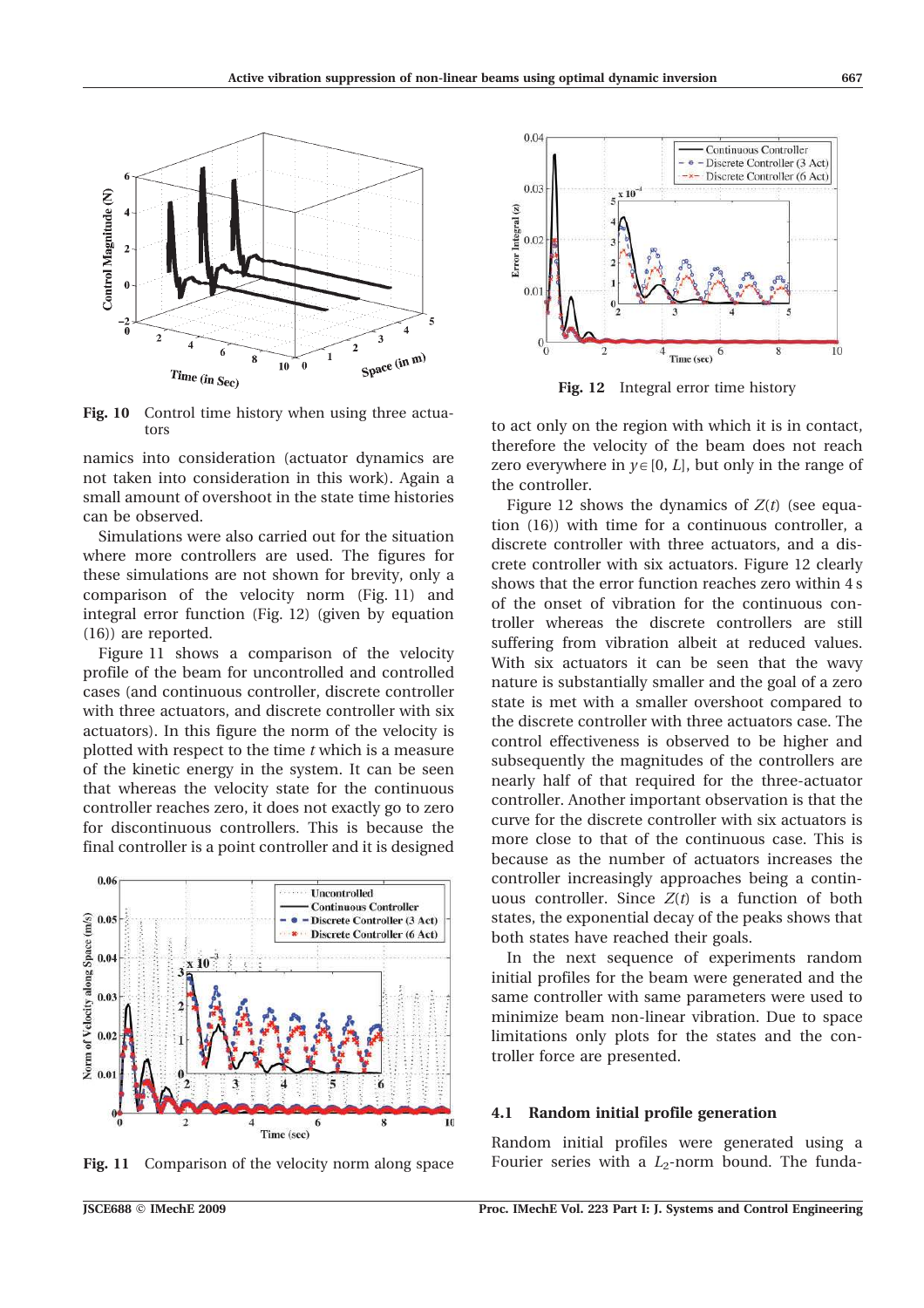mental idea in this type of state profile generation is first to define the domain of interest based on  $L_2$ norm bounds for the state and one or more of its spatial derivatives. Then, these profiles are approximated by an expansion of a series of sine functions with a finitely large number of terms such that it satisfies  $\langle x(y, 0), x(y, 0) \rangle \leq \langle x_m, x_m \rangle$  and  $\langle x''(y, 0),$  $\langle x''(y, 0) \rangle \leq \langle x''_m, x''_m \rangle$ , where  $\langle x, x \rangle \stackrel{\Delta}{=} \int_0^L x^2(y) dy$ . In the random profile generation  $\langle x_m, x_m \rangle = 1.25$  and  $\langle x_m, x_m \rangle = 0.1$  and 50 terms were taken in the Fourier expansion. The *L*<sub>2</sub>-norm was taken to keep the initial profile of the beam within certain energy bounds as well as to avoid too much (unrealistic) waviness in the profiles. Details of random profile generation can be found in [22].

The simulations with random initial profiles were also run for 10 s. It was observed that the controlled beam vibration reduces within this time. Figure 13 shows the uncontrolled displacement time history of the beam with a random initial profile. Whereas the uncontrolled beam displacement keeps on vibrating even after 10 s of motion with an amplitude of 0.015 m, the controlled vibration (Fig. 14) reduces within 3s of the onset of the vibration. The maximum control force was less than 8 N. Moreover, the control force converges to its final zero value everywhere in  $y \in [0, L]$  as the beam stops vibrating (see Fig. 15).

The random initial displacement profile resembles the second mode of vibration of the beam (linearized dynamics). The wavy nature of the uncontrolled displacement (Fig. 13) is greater and therefore an ATD approach is hard to implement (in this approach high-frequency dynamics are neglected). However, the controlled displacement plot (Fig. 14) shows the efficiency of the optimal dynamic inversion approach. Four actuators were taken to simu-



Fig. 13 Uncontrolled displacement time history (random profile)





Fig. 14 Controlled displacement profile (random profile)



Fig. 15 Control time history (random profile)

late with the discrete actuators. It is evident from Fig. 16 that the displacement state has reached its goal. Figure 17 shows the control force required to minimize the beam vibration. Simulations were also run for the three-actuators case and similar conclu-



Fig. 16 Evolution of the displacement (state) profile with four actuators (random profile)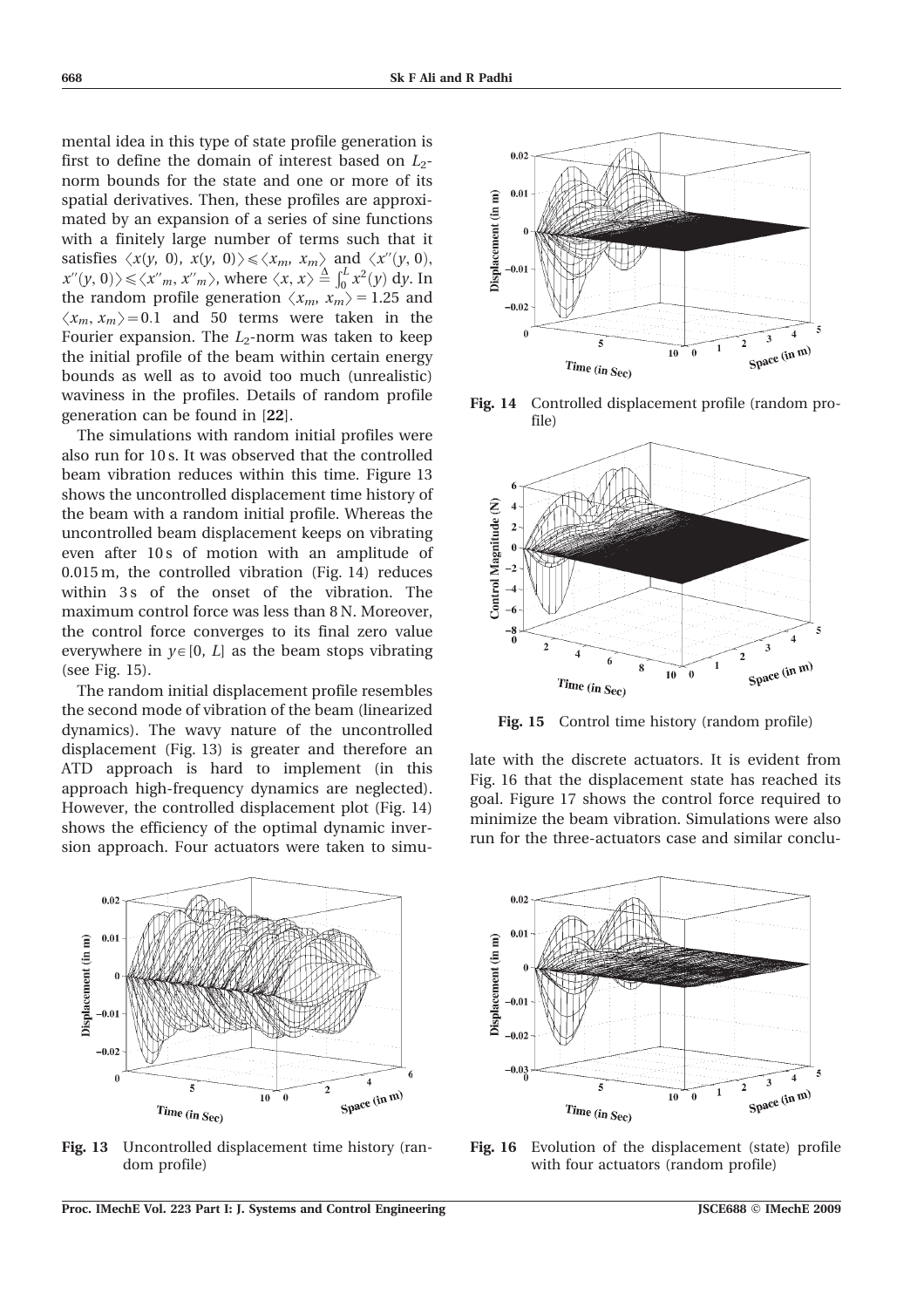

Simply supported non-linear Euler–Bernoulli beam vibration under different initial conditions has been shown to be minimized using newly developed optimal dynamic inversion approach. Both continuous and discrete actuators have been considered. The method directly uses the system non-linear PDE to develop the controller force based on the error between actual and desired state profiles (in the L<sub>2</sub>norm sense). Here the error caused in modal truncation while obtaining the reduced-order system does not arise. Therefore, errors due to controller and observer spillovers can be avoided. Two representative different initial conditions are taken to show the effectiveness of the present approach (similar results have been obtained in the numerous simulation studies using various initial conditions). The PDEs have been solved using an unconditionally stable implicit finite difference scheme. Furthermore, the formulation has good practical significance since it can be used to implement a set of discrete controllers with relative ease. It can also be implemented online for real-time implementation since a closed-form solution is obtained for the control variable.

# ACKNOWLEDGEMENT

The authors thank Professor Ananth Ramaswamy, Department of Civil Engineering, Indian Institute of Science, Bangalore, India for discussions on the physics of the studied problem.

# **REFERENCES**

- 1 Nayfeh, A. H. and Pai, P. F. *Linear and nonlinear structural mechanics*, 2004 (Wiley, Berlin).
- 2 Kar, I. N., Seto, K., and Doi, F. Multimode vibration control of a flexible structure using  $H_{\infty}$ based robust control. *IEEE/ASME Trans. Mechatron.*, 2000, 5(1), 23–31.
- 3 Yang, J. B., Jiang, L. J., and Chen, D. C. H. Dynamic modeling and control of a rotating Euler– Bernoulli beam. *J. Sound Vib.*, 2004, 274(3–5), 863–875.
- 4 Jalili, N. An infinite dimensional distributed base controller for regulation of flexible robot arms. *Trans. ASME, J. Dyn. Syst., Meas. Control*, 2001, 123, 712–718.
- 5 Lasiecka, I. Control of systems governed by partial differential equations: a historical perspective. In Proceedings of the 34th IEEE Conference on *Decision and control*, New Orleans, LA, 1995, pp. 2792–2796 (IEEE, Piscataway, NJ).

space (random profile)

Control Magnitude (N)  $-40$  $\frac{60}{0}$  $\overline{\mathbf{4}}$ з  $\frac{2}{\text{space (in m)}}$ 5 Time  $(i n S_{ec})$ 

 $\overline{46}$ 

 $20$  $\mathbf{0}$  $-20$ 

Fig. 17 Control time history for four actuators (random profile)

 $10$  $\overline{0}$ 

sions were drawn as those discussed in the first case. Figure 18 shows a comparison of the velocity profile of the beam for the uncontrolled and controlled cases (continuous controller, discrete controller with three actuators, and discrete controller with four actuators). The same velocity norm as the one discussed in the first case was taken i.e. the norm of the velocity is plotted with respect to the time *t*. It is evident from the figure that for continuous control the velocity reaches zero before 4 s but for discrete cases it vibrates with reduced magnitude.

The first initial condition corresponds to the first mode of vibration of the beam and the second random initial condition represents the second mode of vibration of the beam. Both of these modes are effectively suppressed and reduced to a zero value within a short time interval (without demanding an infeasible amount of control energy). Therefore, it can be concluded that the used technique (optimal dynamic inversion) can effectively be used in civil engineering problems to suppress structural vibrations.

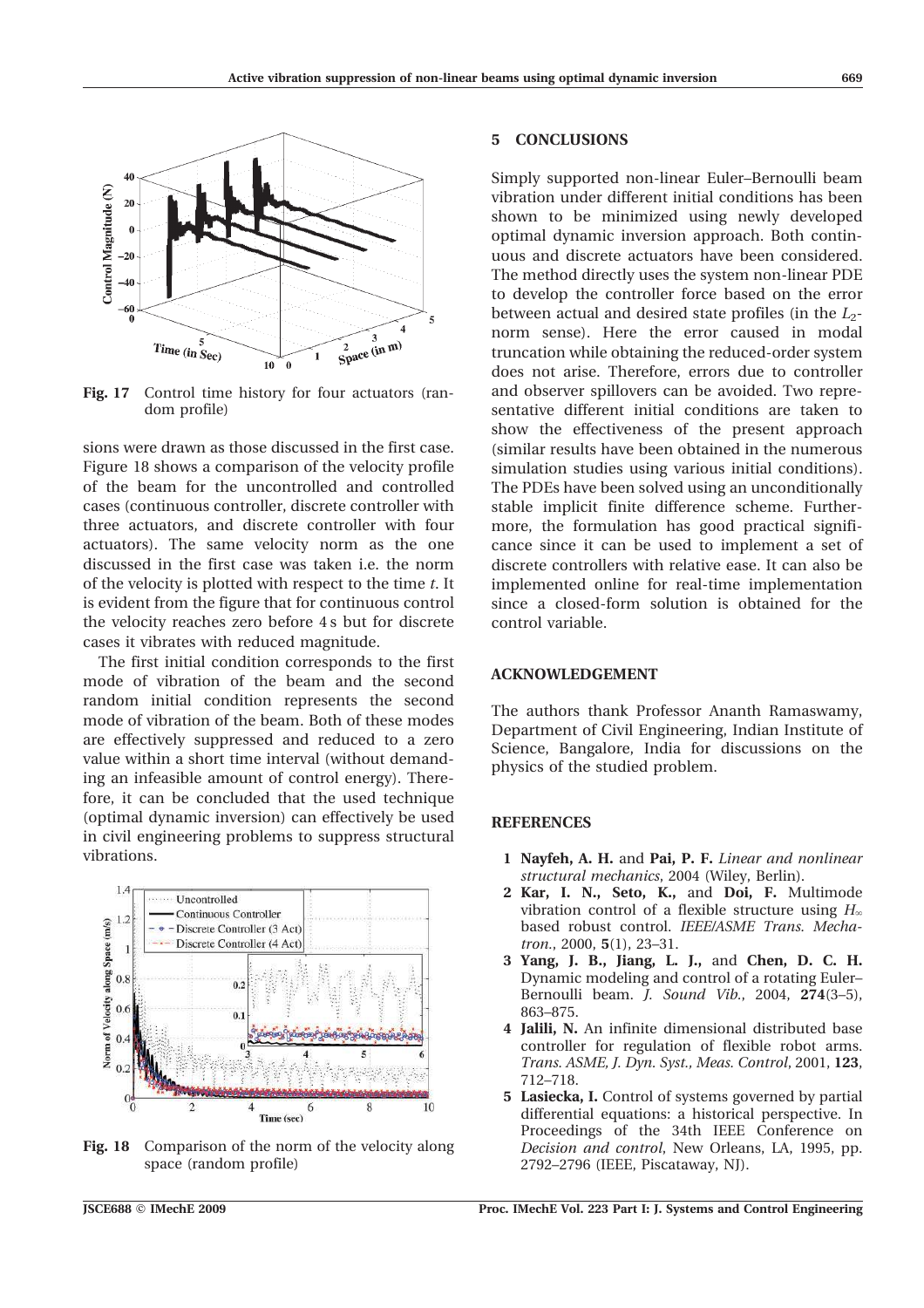- 6 Padhi, R. and Faruque, Ali Sk. An account of chronological developments in control of distributed parameter systems. *Ann. Rev. Control* (in press). DOI: 10.1016/j.arcontrol.2009.01.003.
- 7 Burns, J. and King, B. B. Optimal sensor location for robust control of distributed parameter systems. In Proceedings of the 33rd IEEE Conference on *Decision and control*, 1994, pp. 3967–3972 (IEEE, Florida, USA).
- 8 Carlos Mazzilli, E. N., Soares, M. E. S., and Baracho Neto, O. G. P. Non-linear normal modes of a simply supported beam: continuous system and finite-element models. *Comput. Struct*, 2004, 82, 2683–2691.
- 9 Fung, R. F., Wu, J. W., and Lu, P. Y. Adaptive boundary control of an axially moving string system. *Trans. ASME, J. Vib. Acoust.*, 2002, 124, 435–440.
- 10 Wu, Z. and Yildizoglu, S. E. Distributed parameterdependent modeling and control of flexible structures. *Trans. ASME, J. Dyn. Syst. Meas. Control*, 2005, 127, 230–239.
- 11 Gunzburger, M. D., Peterson, J. S., and Shadid, J. N. Reduced order modeling of time dependent PDEs with multiple parameters in the boundary data. *Comput. Methods Appl. Mech. Engng*, 2007, 196(4–6), 1030–1047.
- 12 Holmes, P., Lumley, J. L., and Berkooz, G. *Turbulence, coherent structures, dynamical systems and symmetry*, 1996 (Cambridge University Press, Cambridge, UK).
- 13 Yang, B. Transfer function of constrained/combined one dimensional continuous dynamic systems. *J. Sound Vib.*, 1992, 156(3), 425–443.
- 14 Yang, B. and Mote, C. D. Active vibration control of axially moving string in S domain. *J. Appl. Mech.*, 1991, 58(1), 189–196.
- 15 Tadi, M. Nonlinear feedback control of slewing beams. *Comput. Methods Appl. Mech. Engng*, 2006, 195(1–3), 133–147.
- 16 Canbolat, H., Dawson, D., Rahn, C., and Vedagarbha, P. Boundary control of a cantilevered flexible beam with point-mass dynamics at the free end. *Mechatronics*, 1998, 8, 163–186.
- 17 Pang, S. T., Sao, T. C., and Bergman, L. A. Active and passive damping of Euler-Bernoulli beam and their interaction. *Trans. ASME, J. Dyn. Syst., Meas. Control*, 1993, 115, 379–384.
- 18 Curtain, R. F. and Zwart, H. J. *An introduction to infinite dimensional linear systems theory*, 1995 (Springer-Verlag, New York, NY).
- 19 Bameih, B. The structure of optimal controllers of spatially-invariant distributed parameter systems. In Proceedings of the IEEE Conference on *Decision and control*, 1997, pp. 1056–1061 (IEEE, San Diego, California, USA).
- 20 Sun, D. and Mills, J. K. Control of a rotating cantilever beam using a torque actuator and a distributed piezoelectric polymer actuator. *Appl. Acoustics*, 2002, 63, 885–899.
- 21 Bourquin, F., Branchet, B., and Collet, M. Computational methods for the fast boundary stabilization of flexible structures. Part 1: the case of beams. *Comput. Methods Appl. Mech. Engng*, 2007, 196(4–6), 988–1005.
- 22 Padhi, R. and Balakrishnan, S. N. An optimal dynamic inversion approach for controlling a class of one-dimensional nonlinear distributed parameter systems. In Proceedings of the American Control Conference, 2006, pp. 57–62 (IEE, Minnesota, USA).
- 23 Slotine, J. E. and Li, W. *Applied nonlinear control*, 1991 (Prentice Hall, New Jersey).
- 24 Khalil, H. K. *Nonlinear systems*, 1996 (Prentice Hall, New Jersey).
- 25 Bryson, A. E. and Ho, Y. C. *Applied optimal control*, 1975 (Taylor and Francis, London).
- 26 Crandall, S. H. Optimum recurrence formulas for a fourth order parabolic partial differential equation. *J. Assoc. Comput. Mach.*, 1957, 4(4), 467–471.

### APPENDIX

### Proof of convergence of continuous controller

Before it is possible to prove the convergence of control solution, the system dynamics when the states reach their goals need to be defined. When  $x \rightarrow 0$  and  $\dot{x} \rightarrow 0$ , the system dynamics become

$$
\ddot{x}^* + \frac{c}{m}\dot{x}^* + f(x^*, x^{*,}, x^{*,}, \ldots) = \frac{1}{m}u^*(y, t) \tag{50}
$$

where  $\ddot{x}^* = 0$  and  $\dot{x}^* = 0$  since the goals of states is to reach zero,  $f(x, x', x'', ...)$  denotes the non-linear stiffness part of the system dynamics in equation (13). Therefore,  $f(x, x', x'', \ldots)$  is continuous and  $f(x,$  $x', x'', \ldots$   $\rightarrow$  *f*( $x^*$ ,  $x^{*}$ ,  $x^{*}$ ,  $\ldots$ ) =  $f^*$  as  $x \rightarrow 0$  and  $\dot{x} \rightarrow 0$ . The final condition of  $f(x, x', x'', ...)$  depends on  $(x^*)$ , *x*<sup>\*'</sup>, *x*<sup>\*''</sup>, ...). As  $x \rightarrow 0$  and  $\dot{x} \rightarrow 0$ , then it is possible to make by choice  $(x^*, x^{*,}, x^{*,}, ...) \rightarrow 0$ , which makes  $f^* \rightarrow 0$ .

### *Theorem 1.*

 $u(t, y)$  in equation (28) converges to zero when  $x(y, t) \rightarrow 0$  and  $\dot{x}(y, t) \rightarrow 0$ ,  $\forall y_0 \in [0, L]$ .

### *Proof.*

Notice that at any point  $y_0 \in [0, L]$ , the control solution in equation (28) can be written as

$$
u(y_0, t) = \frac{m[\gamma]_{y_0}(q_{12}x(y_0) + q_{22}\dot{x}(y_0))}{\left[\int_0^L (q_{12}x + q_{22}\dot{x})^2 dy\right]_{y_0}}
$$

Proc. IMechE Vol. 223 Part I: J. Systems and Control Engineering JSCE688 © IMechE 2009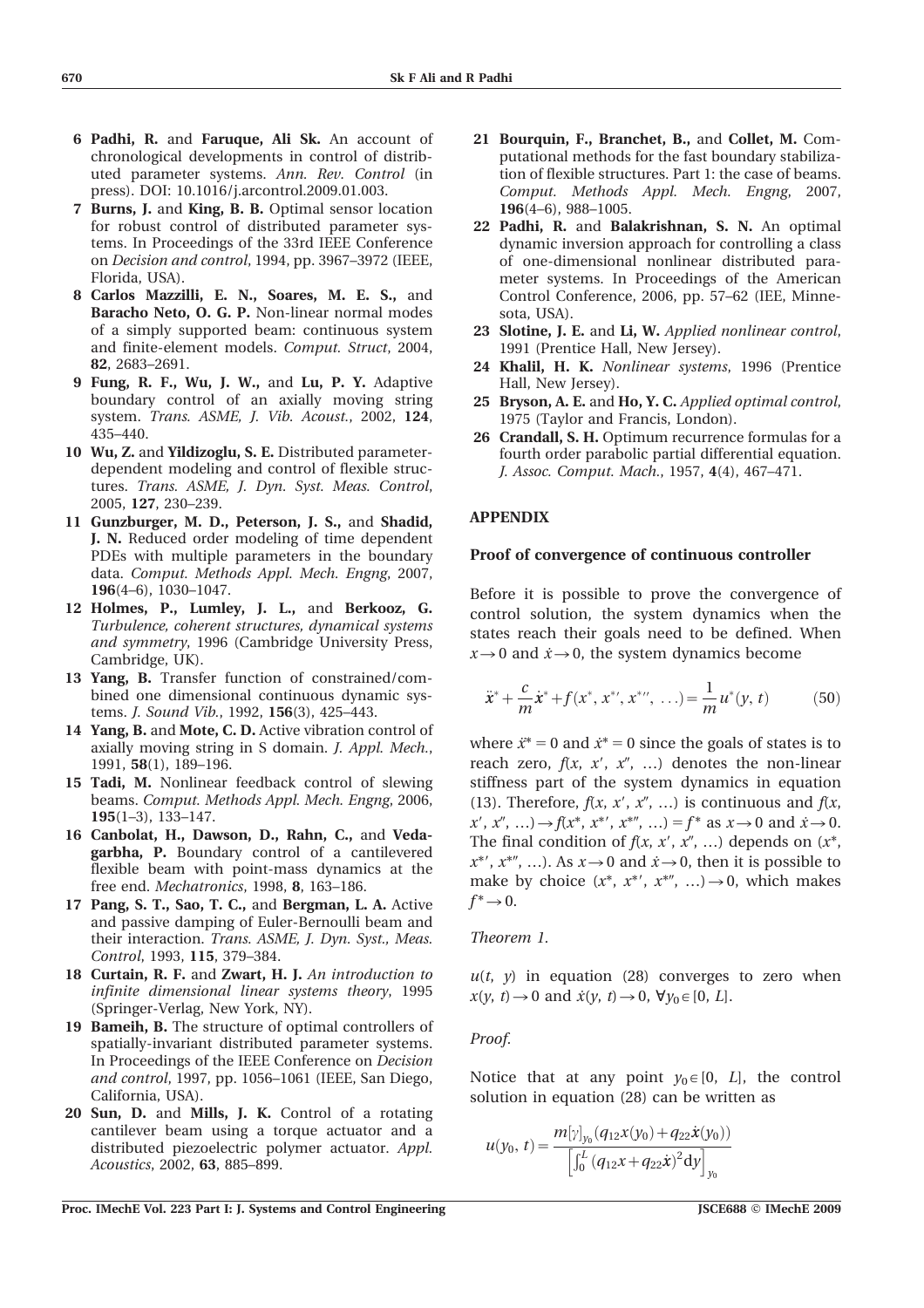where  $\left[\cdot\right]_{y_0}$  denotes the expression as evaluated at  $y_0$ . It is necessary to analyse this solution for the case when  $x(y, t) = 0$  and  $\dot{x}(y, t) = 0$  for all  $y \in [0, L]$ . Without loss of generality, the case can be analysed in the limit when  $x(y, t) \rightarrow 0$  and  $\dot{x}(y, t) \rightarrow 0$ , for  $\gamma \in [\gamma_0 - \varepsilon/2, \gamma_0 + \varepsilon/2] \subset [0, L], \varepsilon \to 0$ , and  $x(\gamma, t) = 0$  and  $\dot{x}(y, t) = 0$ , everywhere else. In such a limiting case, let the control value be denoted by  $\bar{u}(v_0, t)$ , which is given by

zero everywhere except at the interval  $\gamma \in [\gamma_0 - \varepsilon/2,$  $y_0 + \varepsilon/2 \subset [0, L], \varepsilon \to 0$ , where the states are sufficiently small. Because of this, the system can be assumed to behave linearly at this interval. This assumption leads to a linear relationship between  $x(y_0)$  and  $\dot{x}(y_0)$ , i.e.  $\dot{x}(y_0) = a \, x(y_0)$ , where *a* is a constant.

Substituting  $\dot{x}(y_0) = a x (y_0)$  in the limit (equation (52)), it is possible to obtain

$$
\bar{u}(y_0, t) = \frac{-m}{\left[\int_{y_0 - \varepsilon/2}^{y_0 + \varepsilon/2} (g)^2 dy\right]}
$$
\n
$$
\left[\int_{y_0 - \varepsilon/2}^{y_0 + \varepsilon/2} \left\{ (q_{11}x\dot{x} + q_{12}\dot{x}^2) - (q_{21}x + q_{22}\dot{x})\left(\frac{c}{m}\dot{x} + f(t, x(y), \ldots)\right) + \frac{k}{2} \left( [x\dot{x}]\mathbf{Q}[x\dot{x}]^T \right) \right\} \{q_{12}x(y_0) + q_{22}\dot{x}(y_0) \} \right]
$$

where *g* represents  $[(q_{12}x(y) + q_{22} \dot{x}(y))]$ . Therefore

$$
\bar{u}(y_0, t) = \frac{-m \times \varepsilon}{[g(y_0)]^2 \times \varepsilon}
$$
\n
$$
\left[ \left\{ \left( q_{11}x(y_0)\dot{x}(y_0) + q_{12}\dot{x}(y_0)^2 \right) - (q_{21}x(y_0) + q_{22}\dot{x}(y_0)) \left( \frac{\varepsilon}{m}\dot{x}(y_0) + f(t, x(y_0), \ldots) \right) + \frac{k}{2} \left( [x(y_0)\dot{x}(y_0)\dot{x}(y_0)]\mathbf{Q}[x(y_0)\dot{x}(y_0)]^T \right) \right\}
$$
\n
$$
\times \left\{ q_{12}x(y_0) + q_{22}\dot{x}(y_0) \right\}
$$

Expanding the terms and cancelling the common terms in the numerator and the denominator

$$
\bar{u}(y_0, t) = m \left[ \frac{q_{11} x(y_0) \dot{x}(y_0) + q_{12} \dot{x}^2(y_0)}{q_{12} x(y_0) + q_{22} \dot{x}(y_0)} + \frac{k q_{11} x(y_0)^2 + 2 q_{12} x(y_0) \dot{x}(y_0) + q_{22} \dot{x}^2(y_0)}{q_{12} x(y_0) + q_{22} \dot{x}(y_0)} - \left(\frac{c}{m} \dot{x}(y_0) + f(t, x(y_0), \ldots)\right) \right]
$$
\n(51)

The third term  $(c/m)$   $x(y_0)+f(t, x(y_0), ...) \rightarrow f^* \rightarrow 0$  as  $x(y_0) \rightarrow 0$  and  $\dot{x}(y_0) \rightarrow 0$ . Therefore, in the limiting sense equation (51) simplifies to

$$
\bar{u}(y_0, t) = m \frac{q_{11} x(y_0) \dot{x}(y_0) + q_{12} \dot{x}^2(y_0)}{q_{12} x(y_0) + q_{22} \dot{x}(y_0)} \n+ \frac{mk}{2} \frac{q_{11} x(y_0)^2 + 2q_{12} x(y_0) \dot{x}(y_0) + q_{22} \dot{x}^2(y_0)}{q_{12} x(y_0) + q_{22} \dot{x}(y_0)}
$$
\n(52)

Equation (52) is limit in two variables  $x(y_0) \rightarrow 0$  and  $\dot{x}(\nu_0) \rightarrow 0$ . It is assumed that the system states are

$$
\bar{u}(y_0, t) = \lim_{x(y_0) \to 0} m \frac{\left(q_{11}a + q_{12}a^2\right) x^2 (y_0)}{\left(q_{12} + q_{22}a\right) x (y_0)} + \frac{mk}{2} \frac{\left(q_{11} + 2q_{12}a + q_{22}a^2\right) x^2 (y_0)}{\left(q_{12} + q_{22}a\right) x (y_0)} \tag{53}
$$

$$
=0\tag{54}
$$

Moreover, the above discussion is true  $\forall y_0 \in [0, L]$ . Hence,  $u(y, t) \rightarrow 0$  as  $x(y, t) \rightarrow 0$  and  $\dot{x}(y, t) \rightarrow 0$ ,  $\forall y_0 \in [0, L]$ . This shows the convergence of the